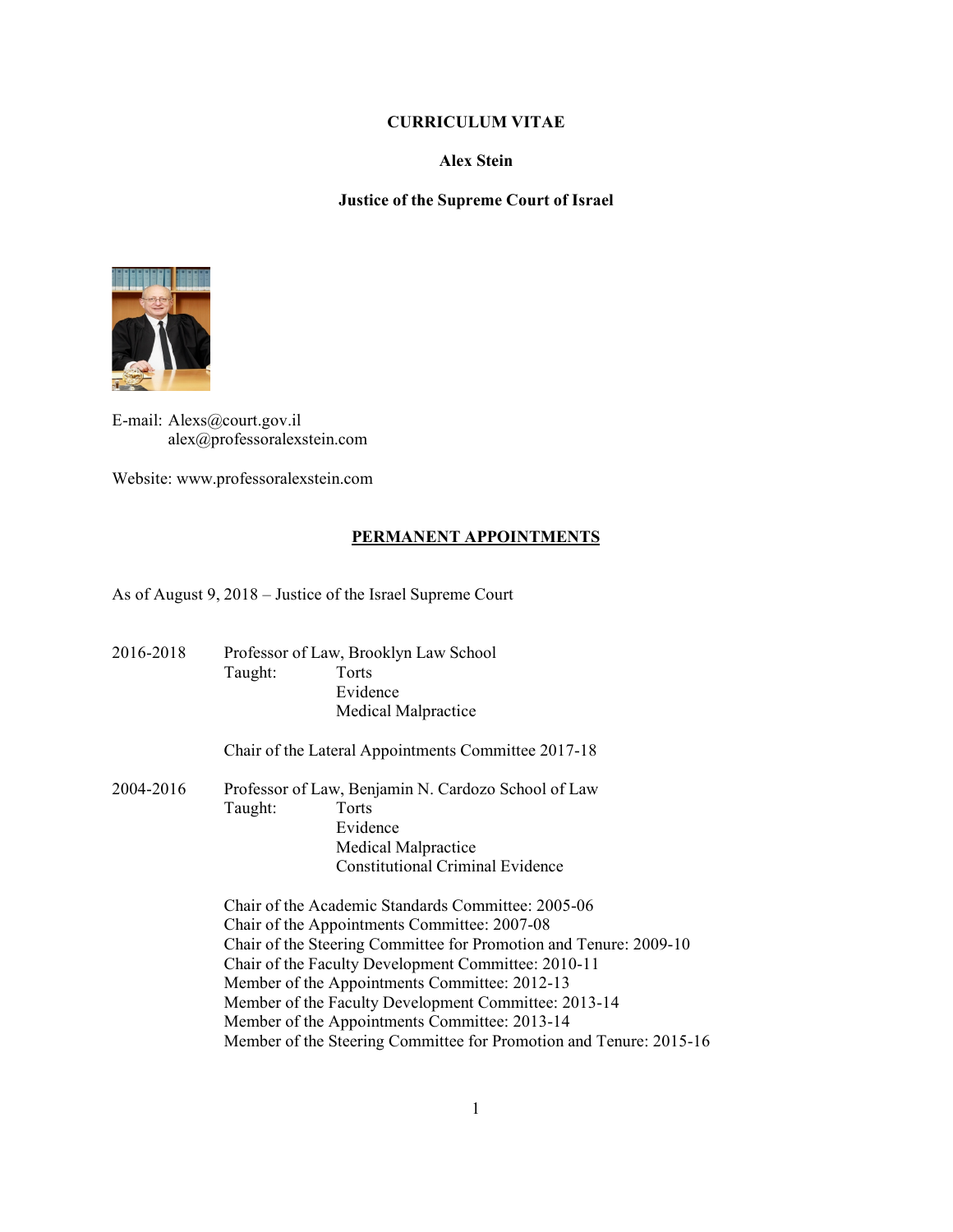| 1991-2004                    | Taught:              | Sylvan M. Cohen Professor of Law, Faculty of Law, Hebrew University of Jerusalem<br>Evidence<br>Civil Procedure<br>Criminal Procedure                      |
|------------------------------|----------------------|------------------------------------------------------------------------------------------------------------------------------------------------------------|
|                              | Vice-Dean in 1998-99 | Received the Igal Alon Prize for Outstanding Junior Scholars in 1992                                                                                       |
| 1989-1991                    | Taught:              | Lecturer in Law, Brunel University, Uxbridge, England<br>Evidence<br>Criminal Law                                                                          |
|                              |                      | <u>VISITING PROFESSORSHIPS</u>                                                                                                                             |
| Spring 2022                  | Taught:              | Visiting Professor of Law, Brooklyn Law School<br>Evidence                                                                                                 |
| Spring 2021                  | Taught:              | Visiting Professor of Law, Brooklyn Law School<br>Law & Economics                                                                                          |
| Fall 2016                    | Taught:              | Visiting Professor of Law, Harvard Law School<br>Torts<br>Medical Malpractice                                                                              |
| Fall 2016                    | Taught:              | Visiting Professor of Law, Alabama Law School (short visit)<br>Advanced Torts: Trying a Medical Malpractice Case                                           |
| Fall 2014                    | School<br>Taught:    | Joseph F. Cunningham Visiting Professor of Commercial and Insurance Law, Columbia Law<br>Torts                                                             |
| 2008-2009                    | Taught:              | George W. Crawford Visiting Professor of Law, Yale Law School<br>Evidence; Criminal Procedure                                                              |
| 2006-2007                    | Taught:              | Visiting Professor of Law, Yale Law School<br>Evidence; Criminal Law                                                                                       |
| 2002 (Fall) $&$<br>2003-2004 | Taught:              | Visiting Professor of Law, Benjamin N. Cardozo School of Law<br>Evidence<br>Torts<br><b>Medical Malpractice</b><br><b>Constitutional Criminal Evidence</b> |
| 2000 (Fall)                  | Taught:              | Visiting Professor of Law, Columbia Law School<br>Evidence                                                                                                 |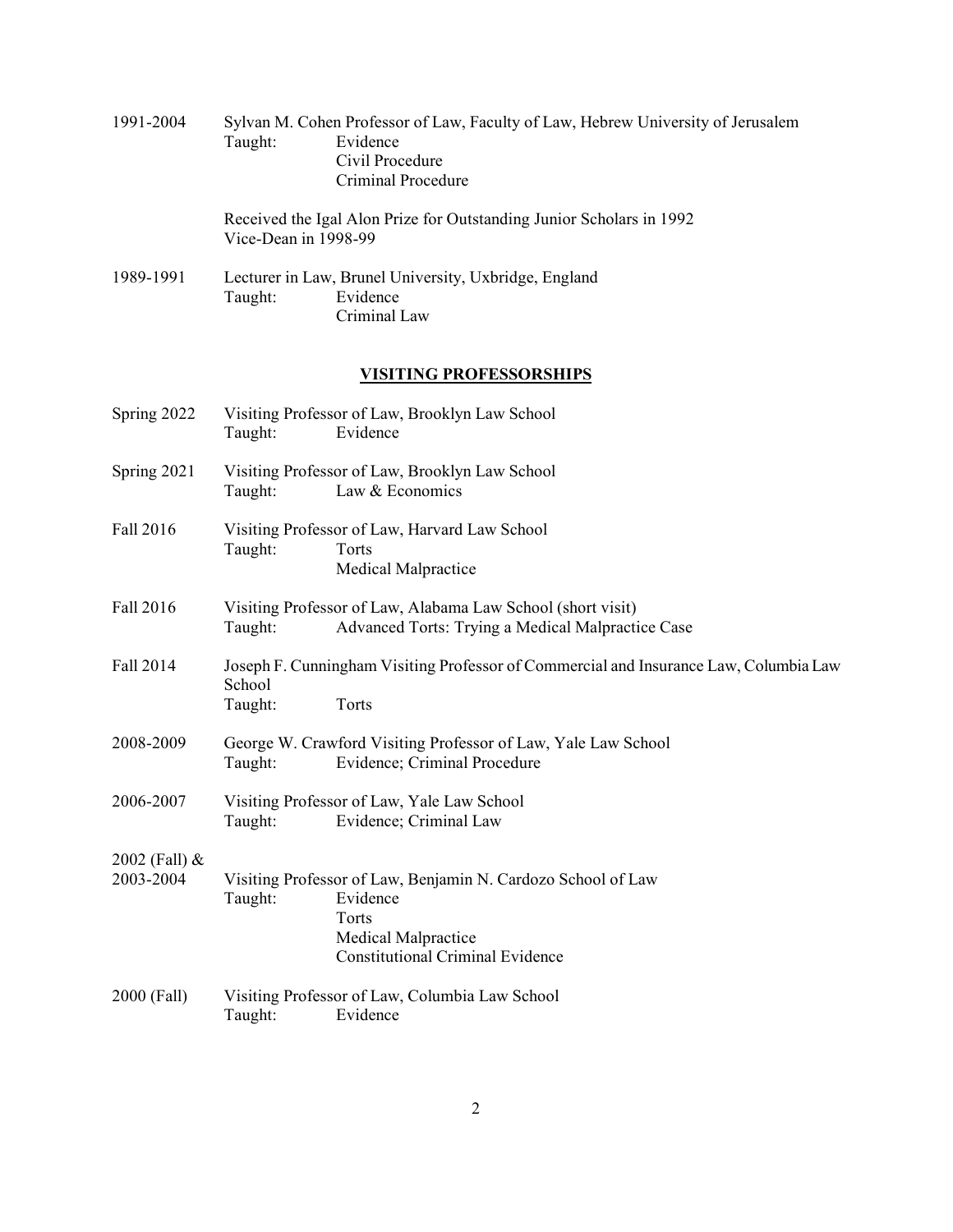| 1999 (Fall) | Taught:                                                      | Visiting Professor, University College Oxford (short visit with condensed teaching)<br><b>Class Actions</b> |  |
|-------------|--------------------------------------------------------------|-------------------------------------------------------------------------------------------------------------|--|
| 1998 (Fall) | Taught:                                                      | Distinguished Visiting Professor of Law, University of Toronto Faculty of Law<br>Causation and Uncertainty  |  |
| 1996        |                                                              |                                                                                                             |  |
| (Spring)    | Visiting Professor of Law, Benjamin N. Cardozo School of Law |                                                                                                             |  |
|             | Taught:                                                      | Evidence                                                                                                    |  |
|             |                                                              | Tort Liability under Uncertainty                                                                            |  |
| 1994-1995   | Visiting Professor of Law, University of Miami School of Law |                                                                                                             |  |
|             | Taught:                                                      | Evidence                                                                                                    |  |
|             |                                                              | Analysis of Evidence                                                                                        |  |

# **EDUCATION**

Ph.D. (1990), University of London (University College) Dissertation: *The Law of Evidence and the Problem of Risk-Distribution*, supervised by William L. Twining

LL.B. (1983); LL.M. (1987), Hebrew University of Jerusalem

### **PUBLICATIONS**

## **BOOKS**

| 2022 | AN ANALYTICAL APPROACH TO EVIDENCE: TEXT, PROBLEMS, AND CASES (7th ed., Wolters<br>Kluwer) (co-authored with Ronald J. Allen, et al.)                                        |
|------|------------------------------------------------------------------------------------------------------------------------------------------------------------------------------|
| 2021 | PHILOSOPHICAL FOUNDATIONS OF EVIDENCE LAW (Oxford University Press) (co-edited with<br>Christian Dahlman & Giovanni Tuzet)                                                   |
| 2016 | AN ANALYTICAL APPROACH TO EVIDENCE: TEXT, PROBLEMS, AND CASES (6th ed., Wolters<br>Kluwer) (co-authored with Ronald J. Allen, et al.)                                        |
| 2005 | FOUNDATIONS OF EVIDENCE LAW (Oxford University Press)                                                                                                                        |
|      | Chinese translation (Renmin University Press, 2018)                                                                                                                          |
|      | La Refundación del Derecho Probatorio (Spanish translation by Sebastian A. Reyes Molina,<br>Palestra, Lima, forthcoming in 2021)                                             |
| 2001 | TORT LIABILITY UNDER UNCERTAINTY (Oxford University Press) (co-authored with Ariel<br>Porat)                                                                                 |
| 1992 | EVIDENCE AND PROOF, Volume XI in the <i>International Library of Essays in Law &amp; Legal</i><br><i>Theory</i> (New York University Press) (co-edited with William Twining) |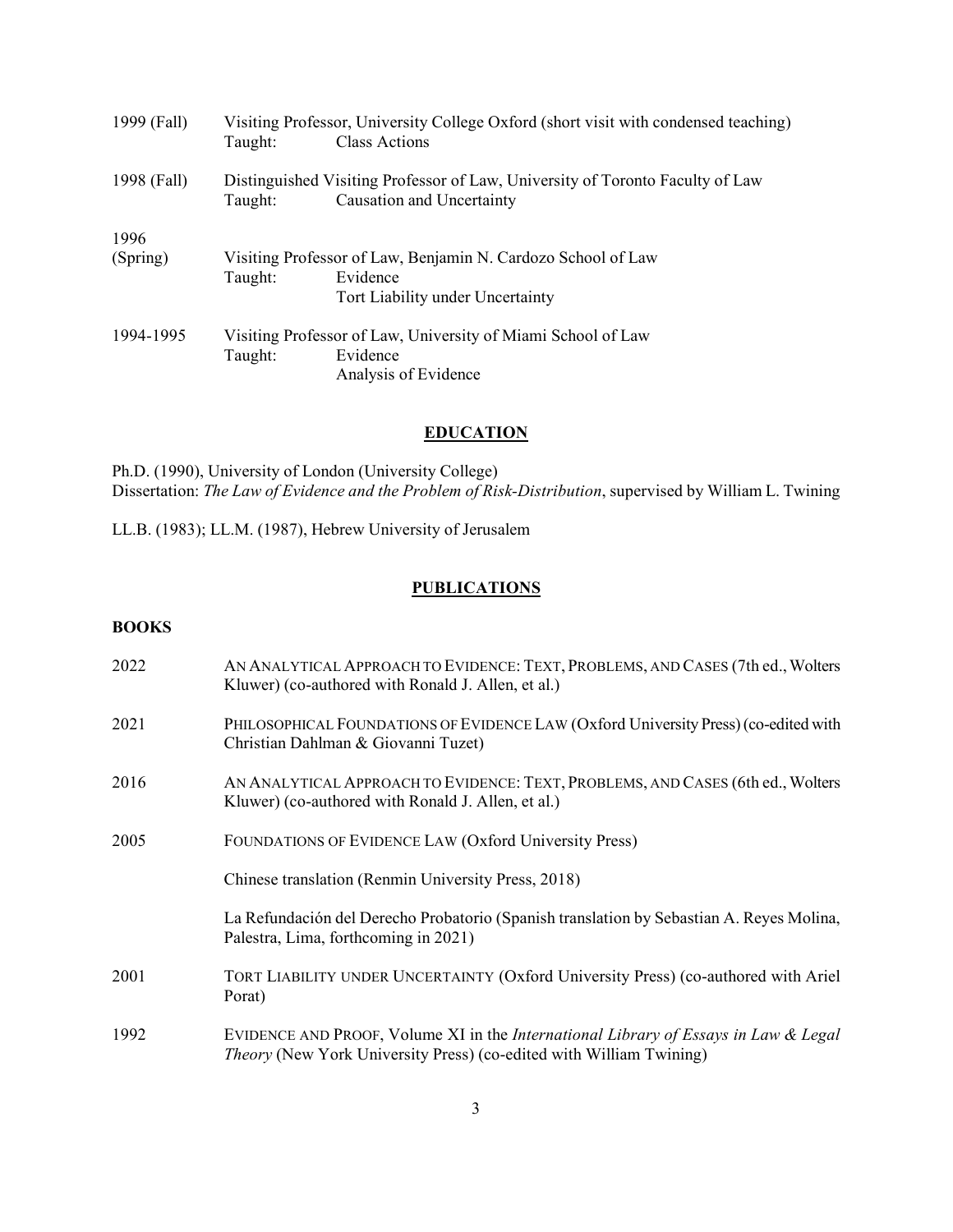# **ARTICLES**

| 2022 | Probabilism in Legal Interpretation, 107 Iowa Law Review 1389-1437                                                                                                                                                                                                                                                                   |
|------|--------------------------------------------------------------------------------------------------------------------------------------------------------------------------------------------------------------------------------------------------------------------------------------------------------------------------------------|
| 2022 | Preliminary Damages, 75 Vanderbilt Law Review 239-276 (with Gideon Parchomovsky)                                                                                                                                                                                                                                                     |
| 2021 | Introduction, in <i>Philosophical Foundations of Evidence Law</i> 1-7 (Oxford University Press)<br>(Christian Dahlman, Alex Stein & Giovanni Tuzet, eds.)                                                                                                                                                                            |
| 2021 | Second-Personal Evidence, in <i>Philosophical Foundations of Evidence Law</i> 96-106 (Oxford<br>University Press) (Christian Dahlman, Alex Stein & Giovanni Tuzet, eds.)                                                                                                                                                             |
| 2021 | Autonomy, 71 University of Toronto Law Journal 61-90                                                                                                                                                                                                                                                                                 |
| 2020 | Law as an Autonomous Discipline, 50 Mishpatim 595-602 (Hebrew)                                                                                                                                                                                                                                                                       |
| 2018 | Law and the Epistemology of Disagreements, 96 Washington University Law Review 51-103<br>Podcast: https://www.excitedutterancepodcast.com/listen/2018/2/5/45-alex-stein                                                                                                                                                              |
| 2018 | Expert Testimony and the Epistemology of Disagreement, 48 Seton Hall Law Review 1199-<br>1208<br>Experts, Inference and Innocence: Symposium in Honor of the Work of D. Michael Risinger,<br>Seton Hall University School of Law                                                                                                     |
| 2018 | Behavioral Probability, in Research Handbook on Behavioral Law and Economics 45-71<br>(Joshua C. Teitelbaum & Kathryn Zeiler, eds.) (Edward Elgar Publishing)<br>For videotaped presentation and discussion of this paper at the Rutgers University Philosophy<br>Department, see here: https://www.youtube.com/watch?v=xfPUyBsA6E8. |
| 2017 | The Domain of Torts, 117 Columbia Law Review 535-611                                                                                                                                                                                                                                                                                 |
| 2017 | Empowering Individual Plaintiffs, 102 Cornell Law Review 1319-1365 (with Gideon<br>Parchomovsky)                                                                                                                                                                                                                                     |
| 2016 | Abortion, Informed Consent, and Regulatory Spillover, 92 Indiana Law Journal 1-54 (with<br>Katherine Shaw)                                                                                                                                                                                                                           |
| 2016 | Constitutional Retroactivity in Criminal Procedure, 91 Washington Law Review 463-514<br>(with Dov Fox)                                                                                                                                                                                                                               |
| 2016 | Understanding Legal Redundancies, 94 Texas Law Review See Also 121-130                                                                                                                                                                                                                                                               |
| 2015 | The New Doctrinalism: Implications for Evidence Theory, 163 University of Pennsylvania<br>Law Review 2085-2107                                                                                                                                                                                                                       |
| 2015 | Catalogs, 115 Columbia Law Review 165-209 (with Gideon Parchomovsky)                                                                                                                                                                                                                                                                 |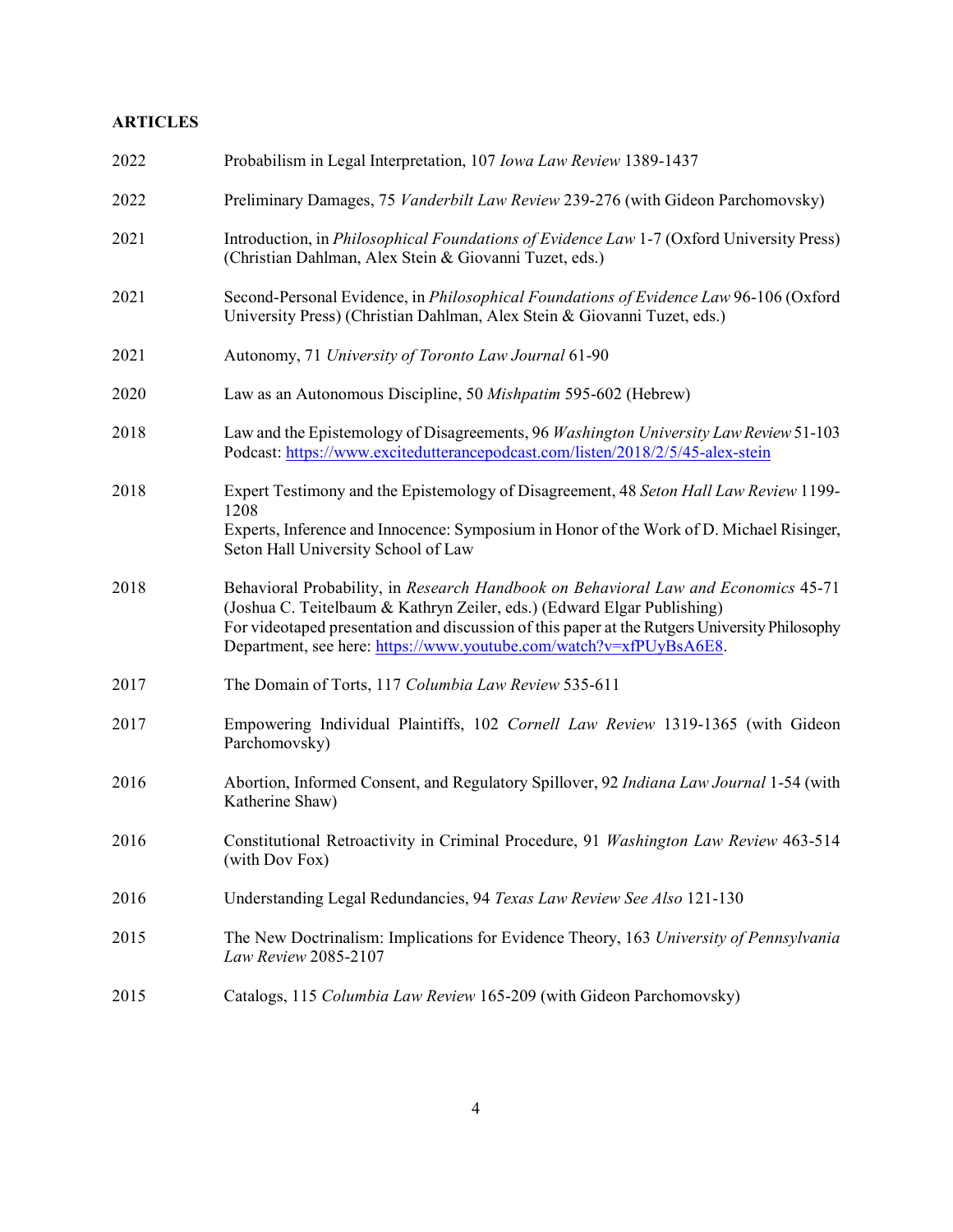| 2015 | Dualism and Doctrine, 90 Indiana Law Journal 975-1010 (with Dov Fox)<br>reprinted in PHILOSOPHICAL FOUNDATIONS OF LAW AND NEUROSCIENCE 105-136 (Michael<br>Pardo & Dennis Patterson ed., 2016)                                                                                                     |
|------|----------------------------------------------------------------------------------------------------------------------------------------------------------------------------------------------------------------------------------------------------------------------------------------------------|
| 2015 | Talking Points, University of Illinois Law Review 1259-1286 (with Jef De Mot)                                                                                                                                                                                                                      |
| 2015 | Inefficient Evidence, 66 Alabama Law Review 423-470                                                                                                                                                                                                                                                |
| 2013 | Intellectual Property Defenses, 113 Columbia Law Review 1483-1542 (with Gideon<br>Parchomovsky)                                                                                                                                                                                                    |
| 2013 | Contra la "Prueba Libre," 26 Revista de Derecho 245-61 (consolidated Spanish summary and<br>translation of "Freedom of Proof" and "Refoundation of Evidence Law," published by<br>Universidad Austral de Chile, Valdivia)                                                                          |
| 2013 | Evidence, Probability, and the Burden of Proof, 55 Arizona Law Review 557-602 (with<br>Ronald J. Allen)                                                                                                                                                                                            |
| 2013 | Are People Probabilistically Challenged? Review of Daniel Kahneman, Thinking, Fast and<br>Slow, 111 Michigan Law Review 855-875<br>Featured in Misbehavioral Psychology, Frankfurter Allgemeine Zeitung, December 12, 2012;<br>https://www.faz.net/suche/?query=%22Alex+stein%22&resultsPerPage=20 |
| 2012 | The Relational Contingency of Rights, 98 Virginia Law Review 1313-1372 (with Gideon<br>Parchomovsky)                                                                                                                                                                                               |
| 2012 | Toward a Theory of Medical Malpractice, 97 Iowa Law Review 1201-1257                                                                                                                                                                                                                               |
| 2012 | Corrupt Intentions: Bribery, Unlawful Gratuity, and Honest-Services Fraud, 75 Law &<br>Contemporary Problems 61-81                                                                                                                                                                                 |
| 2012 | Evidence, in Uriel Procaccia, ed., <i>Economic Analysis of Law</i> 1103-1132 (in Hebrew) (with<br>Talia Fisher)                                                                                                                                                                                    |
| 2011 | Self-Incrimination, in <i>Procedural Law and Economics</i> 366-385 (Chris W. Sanchirico, volume<br>ed., 2011) (8 ENCYCLOPEDIA OF LAW AND ECONOMICS, Edward Elgar Publishing Limited,<br>Cheltenham, UK, Gerrit De Geest, gen. ed., 2nd ed. 2009-2011)                                              |
| 2011 | The Flawed Probabilistic Foundation of Law & Economics, 105 Northwestern University Law<br>Review 199-260                                                                                                                                                                                          |
| 2011 | Liability for Future Harms, in Richard S. Goldberg, ed., Perspectives on Causation 221-239<br>(Hart Publishing, Oxford) (with Ariel Porat)                                                                                                                                                         |
| 2011 | Torts, Innovation, and Growth, in Rules for Growth: Promoting Innovation and Growth<br>through Legal Reform (Robert E. Litan, et al, Kauffman Foundation Press) 257-272 (with<br>Gideon Parchomovsky)                                                                                              |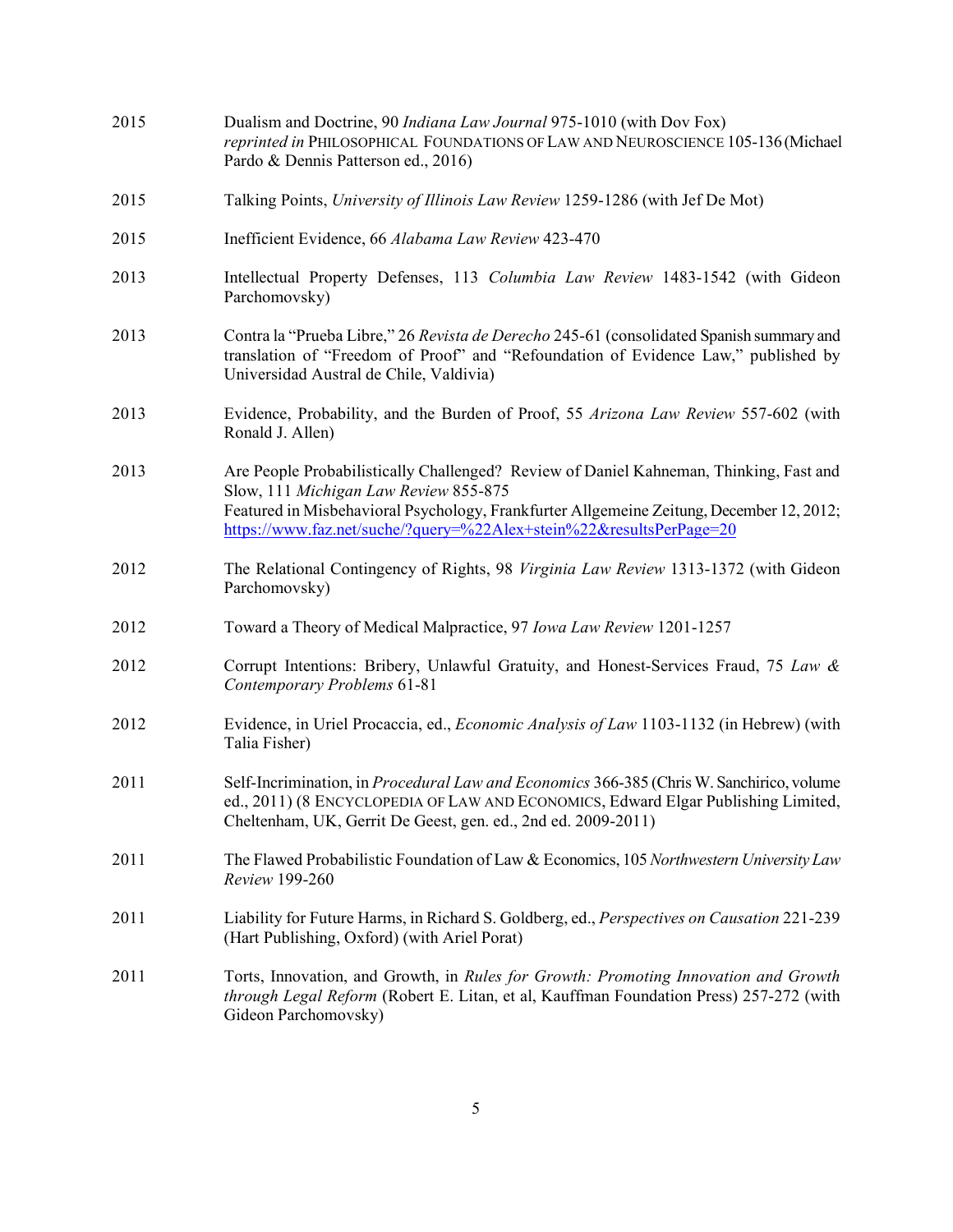| 2010 | The Distortionary Effect of Evidence on Primary Behavior, 124 Harvard Law Review 518-<br>548 (with Gideon Parchomovsky)                                                                                                                                                                                                                                                                                                                                                                                                                              |
|------|------------------------------------------------------------------------------------------------------------------------------------------------------------------------------------------------------------------------------------------------------------------------------------------------------------------------------------------------------------------------------------------------------------------------------------------------------------------------------------------------------------------------------------------------------|
| 2010 | Strategic Enforcement, 94 Minnesota Law Review 9-58 (with Margaret H. Lemos)                                                                                                                                                                                                                                                                                                                                                                                                                                                                         |
| 2009 | Originality, 95 Virginia Law Review 1505-1550 (with Gideon Parchomovsky)<br>Reproduced in West's 2010/11 Copyright Law Anthology (Rodney A. Smolla, ed.)                                                                                                                                                                                                                                                                                                                                                                                             |
| 2009 | Reconceptualizing Trespass, 103 Northwestern University Law Review 1823-1862 (with<br>Gideon Parchomovsky)                                                                                                                                                                                                                                                                                                                                                                                                                                           |
| 2009 | The Trial-Time/Forum Principle and the Nature of Evidence Rules, in Current Trends in<br>Criminal Procedure and Evidence: A Collection of Essays in Honor of Professor Eliahu<br>Harnon 81-103 (Anat Horovitz & Mordechai Kremnitzer, eds.)                                                                                                                                                                                                                                                                                                          |
| 2008 | On the Epistemic Authority of Courts, 5 Episteme 402-410 (special issue on Evidence & Law,<br>edited by Frederick Schauer and Walter N. Sinnott-Armstrong)                                                                                                                                                                                                                                                                                                                                                                                           |
| 2008 | The Right to Silence Helps the Innocent: A Response to Critics, 30 Cardozo Law Review<br>1115-1140<br>Symposium on the Future of Self-Incrimination: Fifth Amendment, Confessions, and Guilty<br>Pleas                                                                                                                                                                                                                                                                                                                                               |
| 2008 | Torts and Innovation, 107 Michigan Law Review 285-315 (with Gideon Parchomovsky)<br>Reproduced in Law and Economics of Innovation (Eli M. Salzberger, ed.) (Edward Elgar<br>Publishing, 2012)<br>Reproduced in the Law and Economics of Innovation, International Library of Critical<br>Writings on Economics (Mark Blaug, et al, eds. 2012)<br>Reproduced in the Stresa Lecture Series 1-41 (Corridori Atlantici, Torino, 2009)<br>Shortened version published in the Handbook on Law, Innovation and Growth 151-77<br>(Robert E. Litan, ed. 2011) |
| 2008 | Constitutional Evidence Law, 61 Vanderbilt Law Review 65-124<br>Chinese translation published in 15 Legal Method 312-338 (2014) (Fei Zheng & Chuanming<br>Fan, trans.)                                                                                                                                                                                                                                                                                                                                                                               |
| 2007 | Deterrence, Retributivism, and the Law of Evidence, 93 Virginia Law Review in Brief 173-<br>182 (with Richard A. Bierschbach)<br>http://www.virginialawreview.org/inbrief/2007/09/18/bierschbach.pdf                                                                                                                                                                                                                                                                                                                                                 |
| 2007 | Mediating Rules in Criminal Law, 93 Virginia Law Review 1197-1258 (with Richard A.<br>Bierschbach)                                                                                                                                                                                                                                                                                                                                                                                                                                                   |
| 2007 | A Liberal Challenge to Behavioral Economics: The Case of Probability, 2 New York<br>University Journal of Law & Liberty 531-540<br>Symposium on the Behavioral Law & Economics' Challenge to the Classical Liberal<br>Program                                                                                                                                                                                                                                                                                                                        |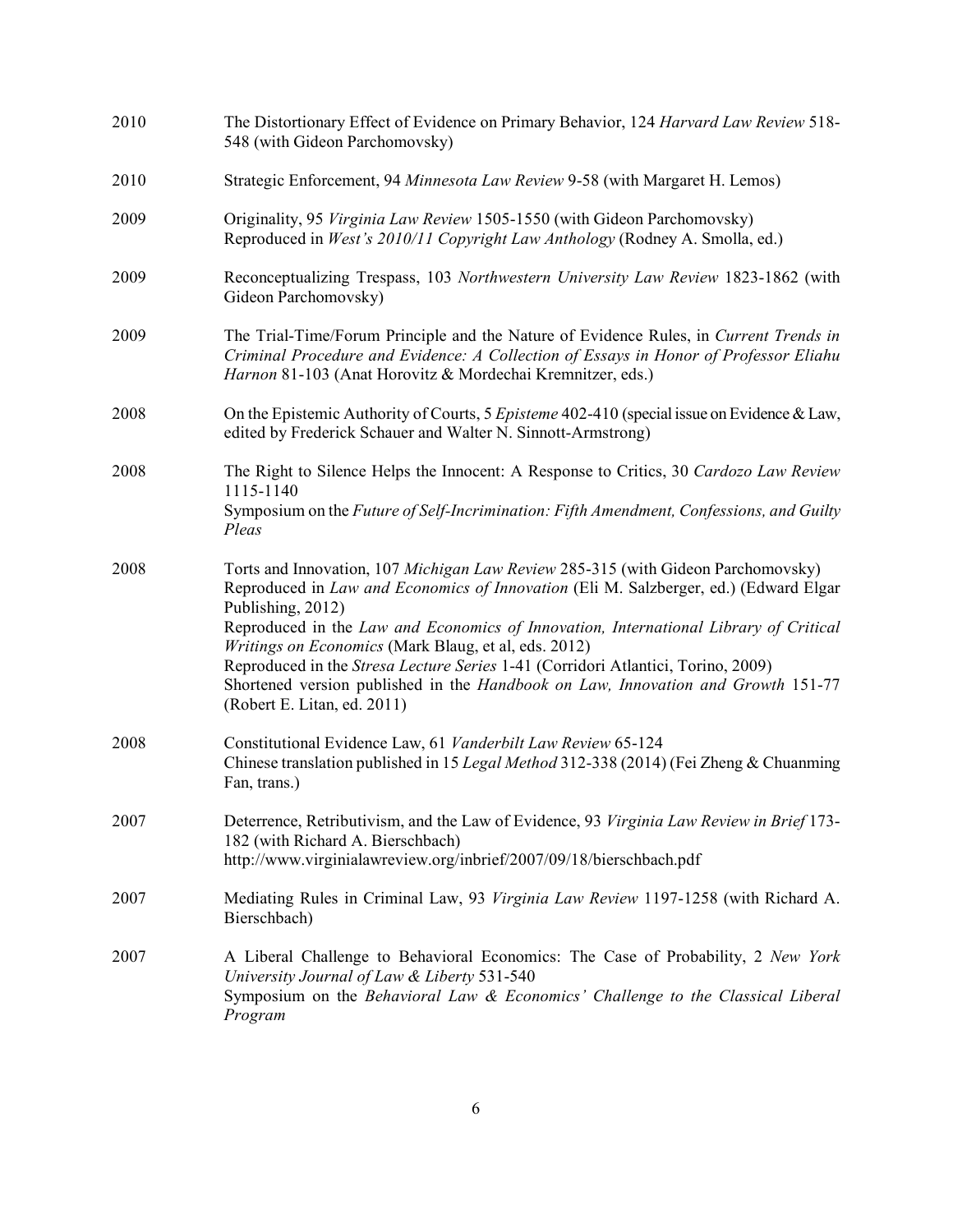| 2006 | Ambiguity Aversion and the Criminal Process, 81 Notre Dame Law Review 1495-1551 (with<br>Uzi Segal)                                                                                                                                                                                                                                                                                                      |
|------|----------------------------------------------------------------------------------------------------------------------------------------------------------------------------------------------------------------------------------------------------------------------------------------------------------------------------------------------------------------------------------------------------------|
| 2006 | Healthcare Intermediaries, 29(4) Regulation 20-25                                                                                                                                                                                                                                                                                                                                                        |
| 2005 | Overenforcement, 93 Georgetown Law Journal 1743-1781 (with Richard A. Bierschbach)                                                                                                                                                                                                                                                                                                                       |
| 2004 | Auctioning for Loyalty: Selection and Monitoring of Class Counsel, 22 Yale Law & Policy<br>Review 69-124 (with Alon Harel)                                                                                                                                                                                                                                                                               |
| 2003 | Indeterminate Causation and Apportionment of Damages: An Essay on <i>Holtby, Allen</i> and<br>Fairchild, 23 Oxford Journal of Legal Studies 667-702 (with Ariel Porat)                                                                                                                                                                                                                                   |
| 2001 | Of Two Wrongs that Make a Right: Two Paradoxes of the Evidence Law and their Combined<br>Economic Justification, 79 Texas Law Review 1199-1234                                                                                                                                                                                                                                                           |
| 2000 | The Right to Silence Helps the Innocent: A Game-Theoretic Analysis of the Fifth Amendment<br>Privilege, 114 Harvard Law Review 430-510 (with Daniel J. Seidmann)                                                                                                                                                                                                                                         |
| 2000 | How to Resolve the Indeterminate Causation Problem that Arises in Medical Malpractice<br>Litigation, 23 Yiuney Mishpat 755-775 (Hebrew)                                                                                                                                                                                                                                                                  |
| 2000 | Evidential Rules for Criminal Trials: Who Should be in Charge?, in Sean Doran & John<br>Jackson, eds., The Judicial Role in Criminal Proceedings 127-143 (Hart Publishing, Oxford)                                                                                                                                                                                                                       |
| 1999 | The Evidential Damage Doctrine: A Response to Critique, 30 Mishpatim 349-376 (Hebrew)<br>(with Ariel Porat)                                                                                                                                                                                                                                                                                              |
| 1999 | Israel, in Craig M. Bradley, <i>Criminal Procedure: A Worldwide Study</i> 217-244 (Carolina<br>Academic Press) (with Eliahu Harnon)                                                                                                                                                                                                                                                                      |
| 1998 | An Essay on Uncertainty and Fact-Finding in Civil Litigation, with Special Reference to<br>Contract Cases, 48 University of Toronto Law Journal 299-351                                                                                                                                                                                                                                                  |
| 1998 | The Evidential Damage Doctrine: A Positive Analysis of the Law, 21 Yiuney Mishpat 191-<br>258 (Hebrew) (with Ariel Porat)<br>This article has received the highest number of citations in the Israeli court' decisions among<br>the articles ever published by <i>Yiuney Mishpat</i> (Tel-Aviv University Law Review) – see<br>citations study of the volumes 1-40 carried out by Yiuney Mishpat in 2017 |
| 1998 | Theory and Fortuity in Judicial Reasoning, 29 Mishpatim 5-15 (Hebrew)<br>Keynote Lecture at the Hebrew University of Jerusalem Faculty of Law                                                                                                                                                                                                                                                            |
| 1997 | Liability for Uncertainty: Making Evidential Damage Actionable, 18 Cardozo Law Review<br>1891-1960 (with Ariel Porat)                                                                                                                                                                                                                                                                                    |
| 1997 | Bayesioskepticism Justified, 1 International Journal of Evidence & Proof 339-342                                                                                                                                                                                                                                                                                                                         |
| 1997 | Against Free Proof, 31 Israel Law Review 573-589                                                                                                                                                                                                                                                                                                                                                         |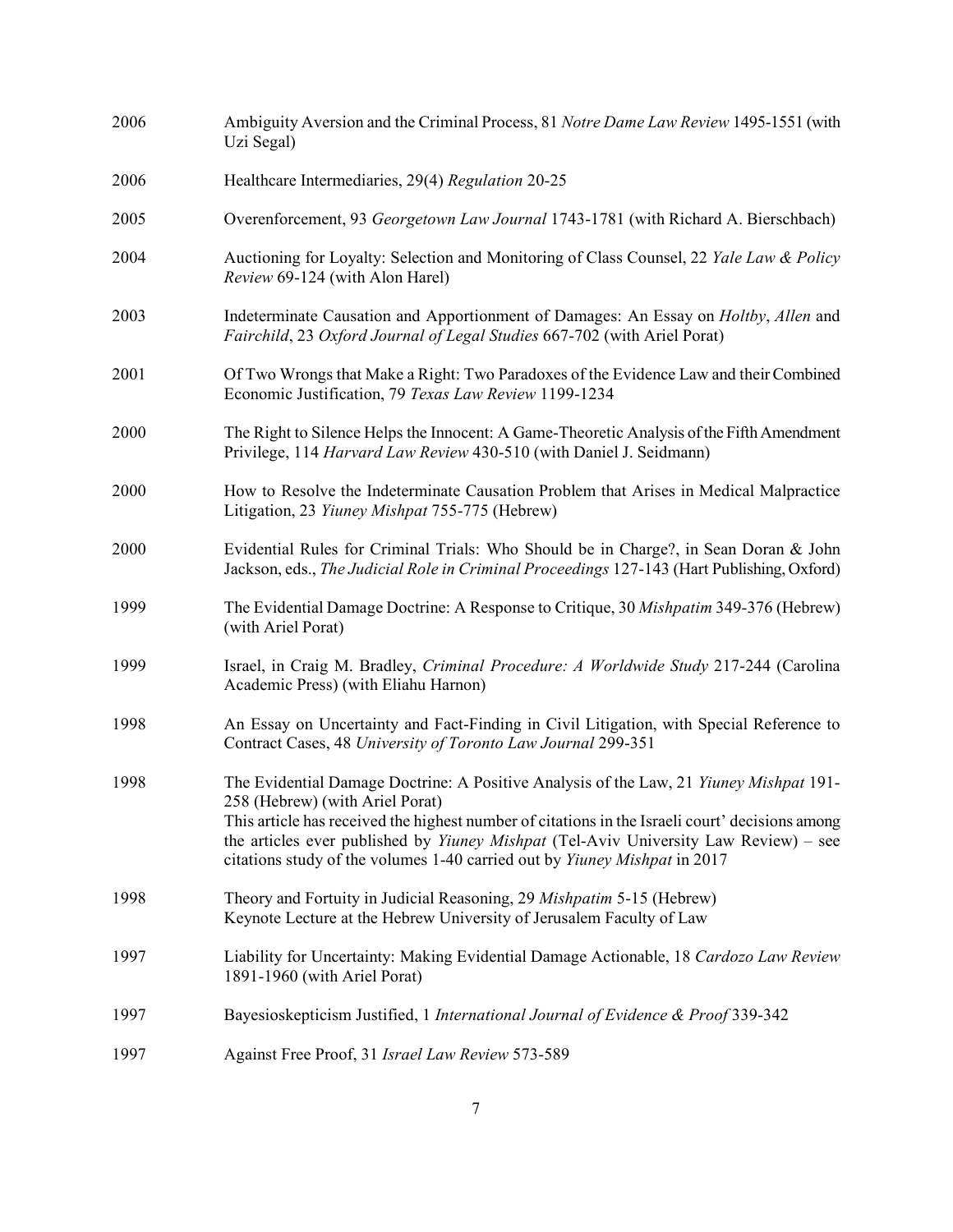| 1996 | The Refoundation of Evidence Law, 9 Canadian Journal of Law & Jurisprudence 279-342                                                                                                                                |
|------|--------------------------------------------------------------------------------------------------------------------------------------------------------------------------------------------------------------------|
| 1996 | Judicial Fact-Finding and the Bayesian Method: The Case for Deeper Scepticism about their<br>Combination, 1 International Journal of Evidence & Proof 25-47                                                        |
| 1996 | Allocating the Burden of Proof in Sales Litigation, 50 University of Miami Law Review 335-<br>344                                                                                                                  |
| 1995 | Probability and Proof in State v. Skipper: An Internet Exchange, 35 Jurimetrics Journal 277-<br>310 (with Ronald J. Allen, et. al.)                                                                                |
| 1995 | Symposium on Implied Hearsay: Discussion, 16 Mississippi College Law Review 93, 95, 106,<br>108, 193, 194                                                                                                          |
| 1995 | The Form and Substance of the Hearsay Doctrine: A Response to Professor Seidelson, 16<br>Mississippi College Law Review 55-60<br>Symposium on Implied Hearsay                                                      |
| 1995 | The Bank-Client Evidentiary Privilege, 25 Mishpatim 45-85 (Hebrew)                                                                                                                                                 |
| 1993 | Reform Movements in Criminal Procedure and the Protection of Human Rights in Israel, 64<br>Revue Internationale de Droit Penal 1177-1192 (with Eliahu Harnon)                                                      |
| 1993 | Defending Liberal Law (reviewing Andrew Altman, Critical Legal Studies: A Liberal<br>Critique, Princeton University Press, 1990), 22 Anglo-American Law Review 194-220                                             |
| 1993 | From Blackstone to <i>Woolmington</i> : On the Development of a Legal Doctrine, 14 Journal of<br>Legal History 14-27                                                                                               |
| 1993 | The Admissibility of Out-of-Court Statements as Evidence in Criminal Trials: On the New<br>Bill, New Ideas, and the Same Old Tenets, 10 Mechkarey Mishpat 157-181 (Hebrew)                                         |
| 1992 | Hearsay Statements as Evidence in Criminal Trials: Is and Ought, 21 Mishpatim 325-351<br>(Hebrew)                                                                                                                  |
| 1992 | Introduction, in William Twining & Alex Stein, eds., Evidence and Proof, Volume XI in the<br>INTERNATIONAL LIBRARY OF ESSAYS IN LAW & LEGAL THEORY XV-XXX (New York<br>University Press) (with William L. Twining) |
| 1991 | After HUNT: The Burden of Proof, Risk of Non-Persuasion and Judicial Pragmatism, 54<br>Modern Law Review 570-576                                                                                                   |
| 1991 | Criminal Defences and the Burden of Proof, 28 Coexistence 133-147                                                                                                                                                  |
| 1988 | A Political Analysis of Procedural Law (reviewing Mirjan R. Damaška, The Faces of Justice<br>and State Authority, Yale University Press, 1986), 51 Modern Law Review 659-675                                       |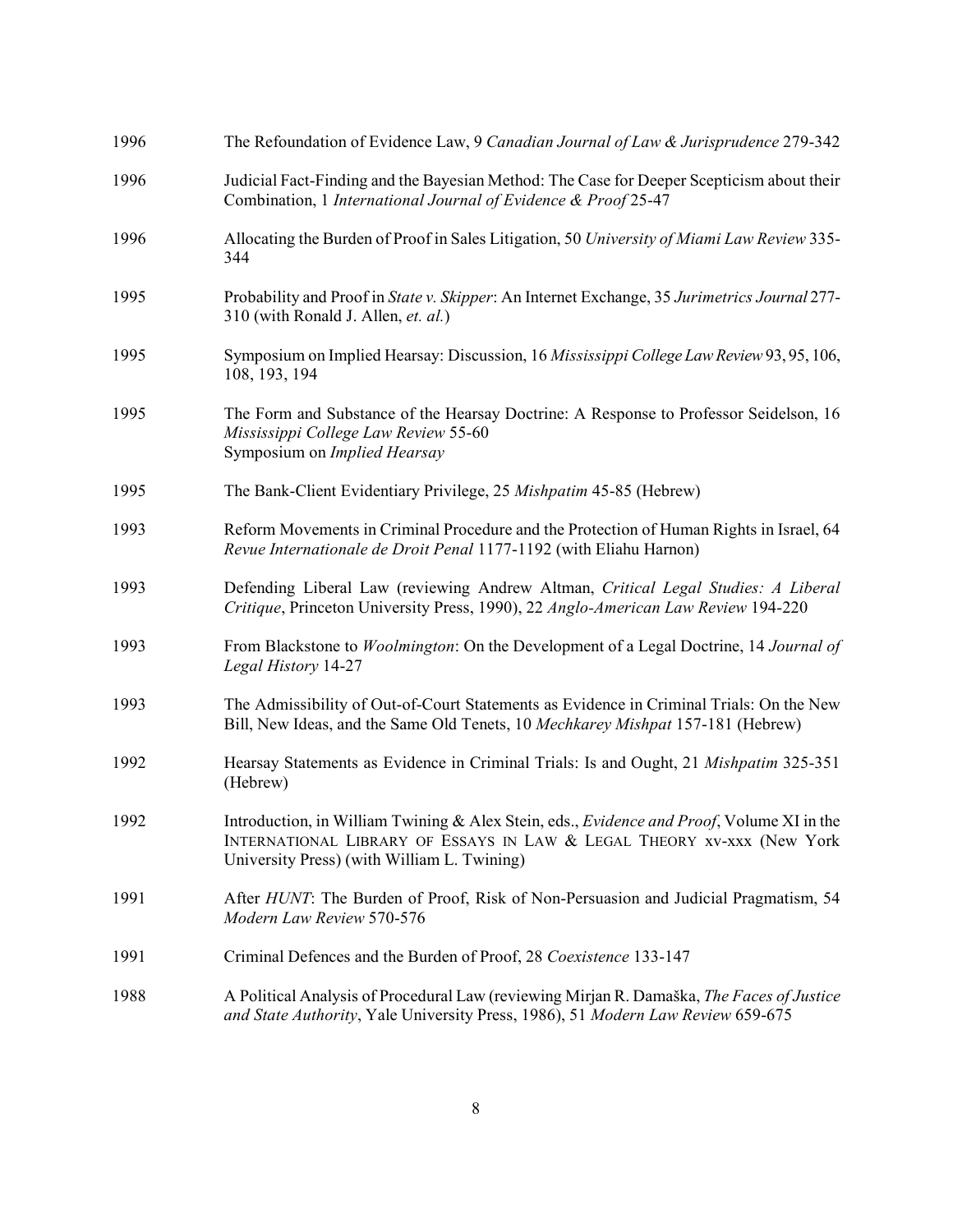- 1987 Bentham, Wigmore and Freedom of Proof (reviewing William L. Twining, *Theories of Evidence: Bentham & Wigmore*, Weidenfeld & Nicolson, London, 1985), 22 *Israel Law Review* 245-276
- 1985 Eavesdropping and Electronic Surveillance in Criminal and National Security Investigations, 14 *Mishpatim* 527-557 (Hebrew) (student article)
- 1984 Promises of Public Authorities, 14 *Mishpatim* 255-294 (Hebrew) (student article)
- 1983 On the Probative Value of Out-of-Court Statements, 13 *Mishpatim* 154-158 (Hebrew) (student Note)

#### **MEDIA & POPULAR PRESS**

- 2018 Interviewed and cited by the CAPITOL FORUM, *Acadia Healthcare: Florida Supreme Court Ruling Increases Legal Risk for Psychiatric Facilities*, May 23, 2018, https://thecapitolforum.com/.
- 2018 Interviewed and cited by THE NEW YORK TIMES, *Prince's Family Sues Hospital that Treated his First Opioid Overdose*, April 23, 2018, https://www.nytimes.com/2018/04/23/arts/music/prince-overdose-wrongful-deathlawsuit.html.

Same interview appeared on FOX NEWS, *Prince's Heirs Sue Walgreens, Illinois Hospital Over Musician's Care During His First Overdose*, April 23, 2018, http://www.foxnews.com/entertainment/2018/04/24/princes-heirs-sue-walgreens-illinoishospital-over-musicians-care-during-his-first-overdose.html.

- 2017 Interviewed and cited by NATURE, *Vaccine Ruling from Europe's Highest Court Isn't As Crazy as Scientists Think*, June 28, 2017, http://www.nature.com/news/vaccine-ruling-fromeurope-s-highest-court-isn-t-as-crazy-as-scientists-think-1.22222.
- 2017 Interviewed and cited by BLOOMBERG BNA,Trump Seen as Supportive of Business-Backed Litigation Bills, March 2, 2017, https://www.bna.com/trump-seen-supportive-n57982084705/.
- 2016 Malpractice Can Begin at the Front Desk with Simple Errors by Admissions Staff, 38(3) HEALTHCARE RISK MANAGEMENT 29.
- 2015 Medical Malpractice: Could Your Front Desk Get You Sued?, OUTPATIENT SURGERY MAGAZINE, November 2015, 26-27, https://www.outpatientsurgery.net/surgical-facility-administration/avoid-medicalmalpractice/medical-malpractice-could-your-front-desk-get-you-sued--11-15.
- 2015 Reproductive Malpractice and the U.S. Military, HUFFINGTON POST, 7.2.2015 http://www.huffingtonpost.com/dov-fox/reproductive-malpractice b 7706980.html (with Dov Fox).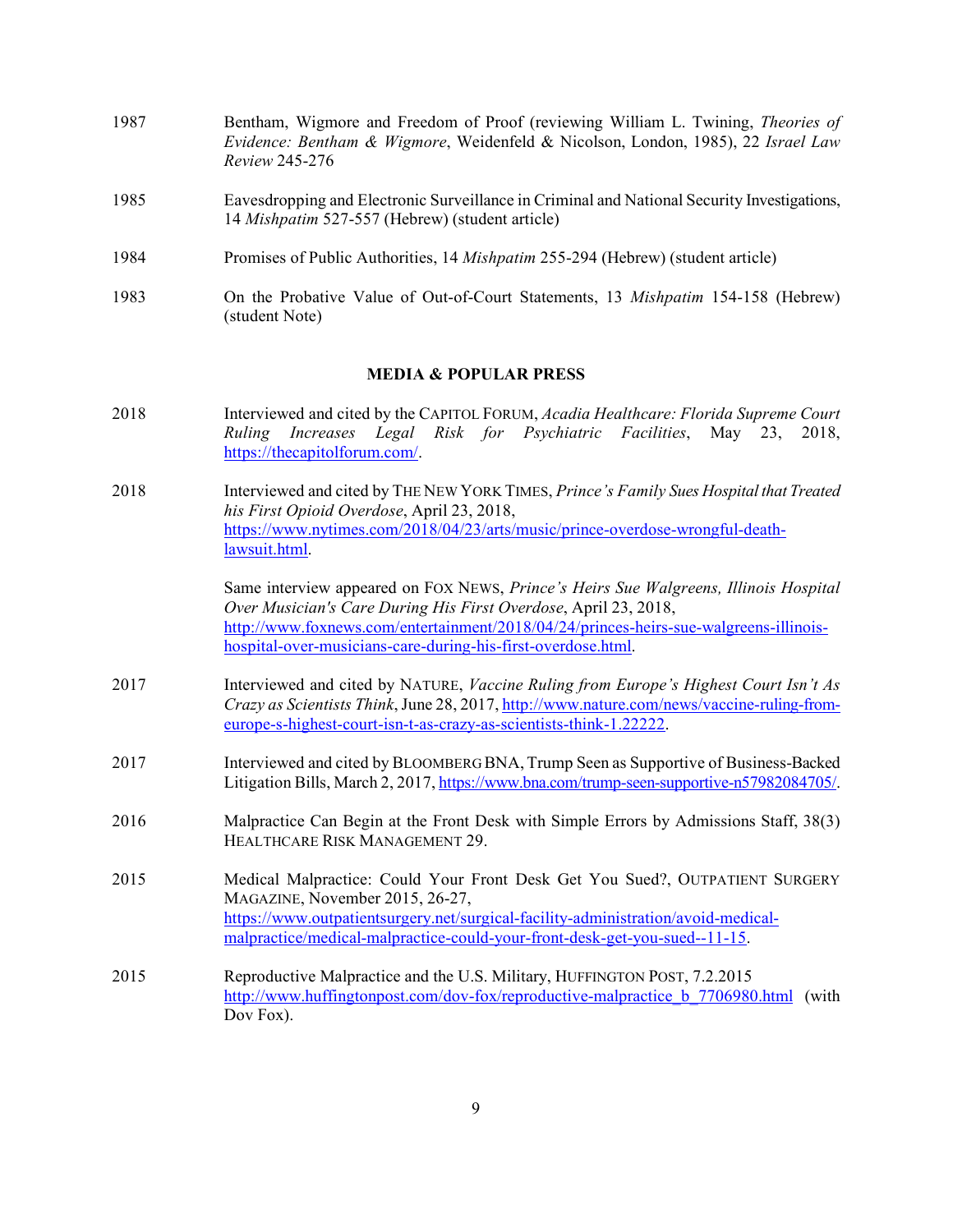- 2015 Interviewed and cited by 24(8) BLOOMBERG BNA'S HEALTH LAW REPORTER (2.26.2015) about the purposes and scope of physicians' peer review privilege.
- 2014 Interviewed by the HEALTHCARE RISK MANAGEMENT REVIEW about arbitration of medical malpractice disputes, http://www.hrmronline.com/article/the-art-of-compromise.
- 2014 WASHINGTON EXAMINER cites my opinion (among others) on how to protect doctors against unmeritorious malpractice suits: http://washingtonexaminer.com/lawyers-professors-discussways-around-fla.-sc-decision-that-struck-down-caps/article/feed/2139985#.
- 2014 Interviewed by the WASHINGTON EXAMINER about the renewal of constitutional attacks upon statutes capping compensation for medical malpractice victims. http://washingtonexaminer.com/article/feed/2135026
- 2014 Interviewed by the LEGAL NEWSLINE: http://legalnewsline.com/issues/tort-reform/249242 fla-decision-could-launch-new-attacks-on-damages-caps-around-the-country.
- 2013-18 Owner, developer and writer for the e-journal STEIN on Medical Malpractice, http://steinmedicalmalpractice.com.
- 2013-18 Permanent contributor to the BILL OF HEALTH, a blog run by the Petrie-Flom Center at Harvard Law School For my multiple contributions to the BILL OF HEALTH, please visit http://blogs.harvard.edu/billofhealth/category/contributors/alex-stein/.
- 1992 The Accused's Right to Due Process, in Tamar Ben-Gal *et al*., eds., 3 *Human Rights and Civil Liberties in Israel: A Reader* 355-358 (published by the Association for Civil Rights in Israel)
- 1992 Human Rights in the Law of Evidence, in Tamar Ben-Gal *et al*., eds. 3 *Human Rights and Civil Liberties in Israel: A Reader* 420-425 (published by the Association for Civil Rights in Israel)

### **PRESENTATIONS**

2022 Judicial Conference, Jerusalem Presented: *Developments in the Law of Evidence, 2017-2022*; *An Economic Approach to Evidence* 2022 Judicial Conference, Jerusalem Presented: *Detention Pending Trial* 2022 Israel Bar Association Annual Conference, Eilat Presented: *Formalism, Equality and Innovation in Public Tenders* 2022 Hebrew University Faculty of Law, Faculty Workshop Presented *Probabilism in Legal Interpretation* (see articles)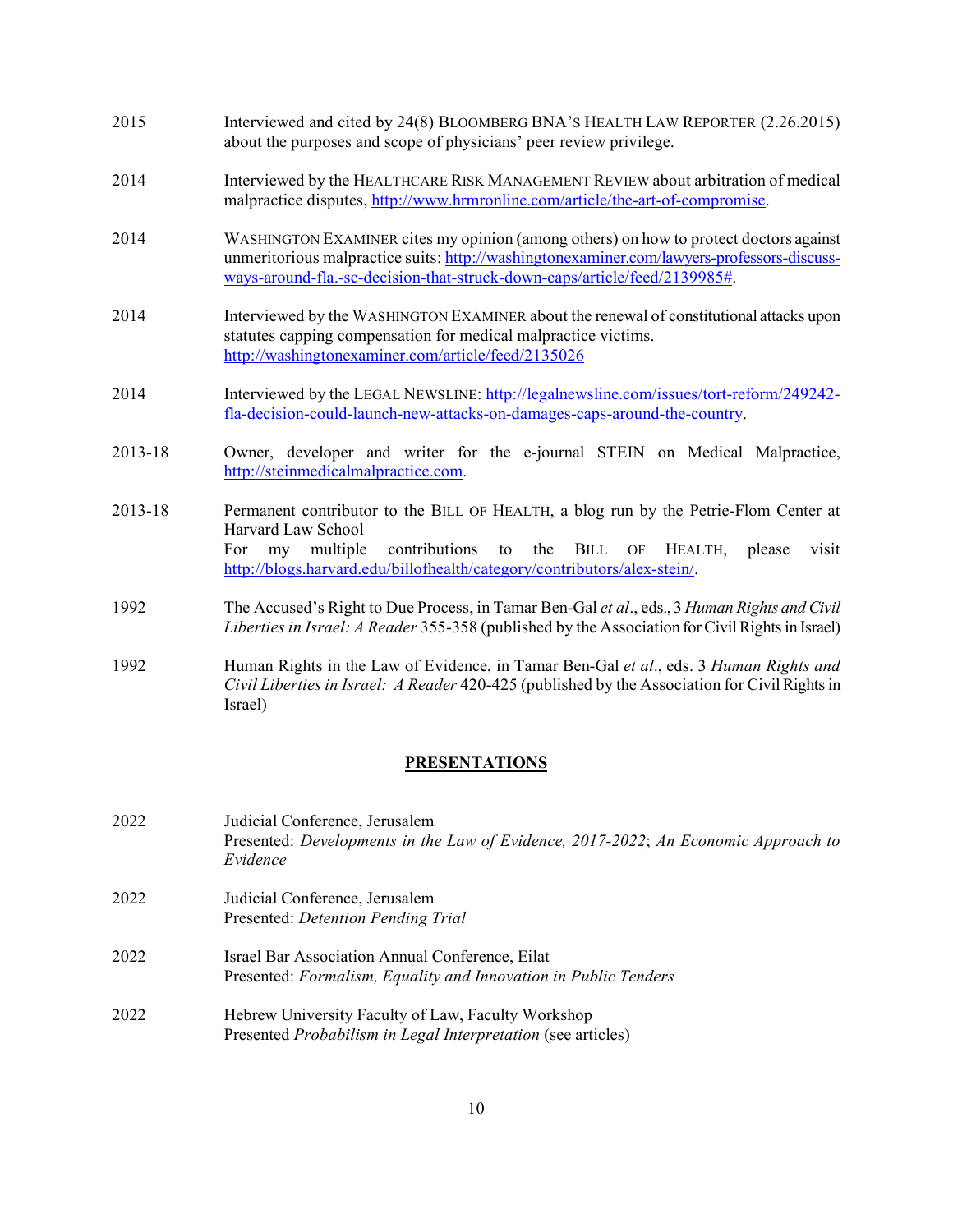| 2022 | Evidence—Summer Workshop, Vanderbilt School of Law, Nashville, Tennessee<br>Commentator, via ZOOM                                                                                                            |
|------|--------------------------------------------------------------------------------------------------------------------------------------------------------------------------------------------------------------|
| 2021 | Judicial Conference, Jerusalem<br>Presented An Economic Approach to Evidence                                                                                                                                 |
| 2020 | Judicial Conference, Jerusalem<br>Presented An Economic Approach to Evidence                                                                                                                                 |
| 2020 | The Israel Public Defenders Office, Jerusalem<br>Presented Statistical Evidence in Criminal Trials (public lecture)                                                                                          |
| 2020 | Israel Bar Association, Northern District, Nazareth, Symposium on the Reform of Homicide<br>Offenses<br>Presented The Homicide Reform: Pros & Cons                                                           |
| 2019 | Haifa University Faculty of Law, Annual Conference on Israeli Law & Current Affairs<br>Presented The Government's Liability in Torts                                                                         |
| 2019 | Hebrew University of Jerusalem, Faculty of Law, the Half-Centennial Celebration of<br>MISHPATIM - The Hebrew University Law Review<br>Presented Law as an Autonomous Discipline (see articles)               |
| 2019 | Hebrew University of Jerusalem, Faculty of Law, Law & Economics Workshop<br>Presented The Domain of Torts (see articles)                                                                                     |
| 2019 | Ono Academic College, Conference on Civil Litigation & Procedure in Memory of Jacob<br>Weinroth<br>Presented Jacob Weinroth: In Memoriam<br>See and listed here: https://www.youtube.com/watch?v=A11SCPFVYug |
| 2019 | Israel Bar Association, Jerusalem District, Symposium on Prenatal Torts<br>Presented Autonomy (see articles)<br>See and listen here: https://www.youtube.com/watch?v=8X59R6v_NM0 (Hebrew)                    |
| 2019 | Israeli Association of Law & Medicine<br>Presented Autonomy (see articles)                                                                                                                                   |
| 2019 | Israel Bar Association Annual Conference, Eilat<br>Presented Duty to Insure as a Duty of Care<br>See and listen here: https://www.youtube.com/watch?v=inIC881T-V4 (Hebrew)                                   |
| 2019 | Israel Bar Association Conference on Medical Malpractice, Eilat<br>Keynote speaker<br>Presented Medical Malpractice in Israel and the United States                                                          |
| 2018 | Bar-Ilan University, Conference on the New Bankruptcy Law<br>Presented Issues in Insolvency Law<br>See and listen here: https://www.youtube.com/watch?v=WuFb0ShQ-Rg (Hebrew)                                 |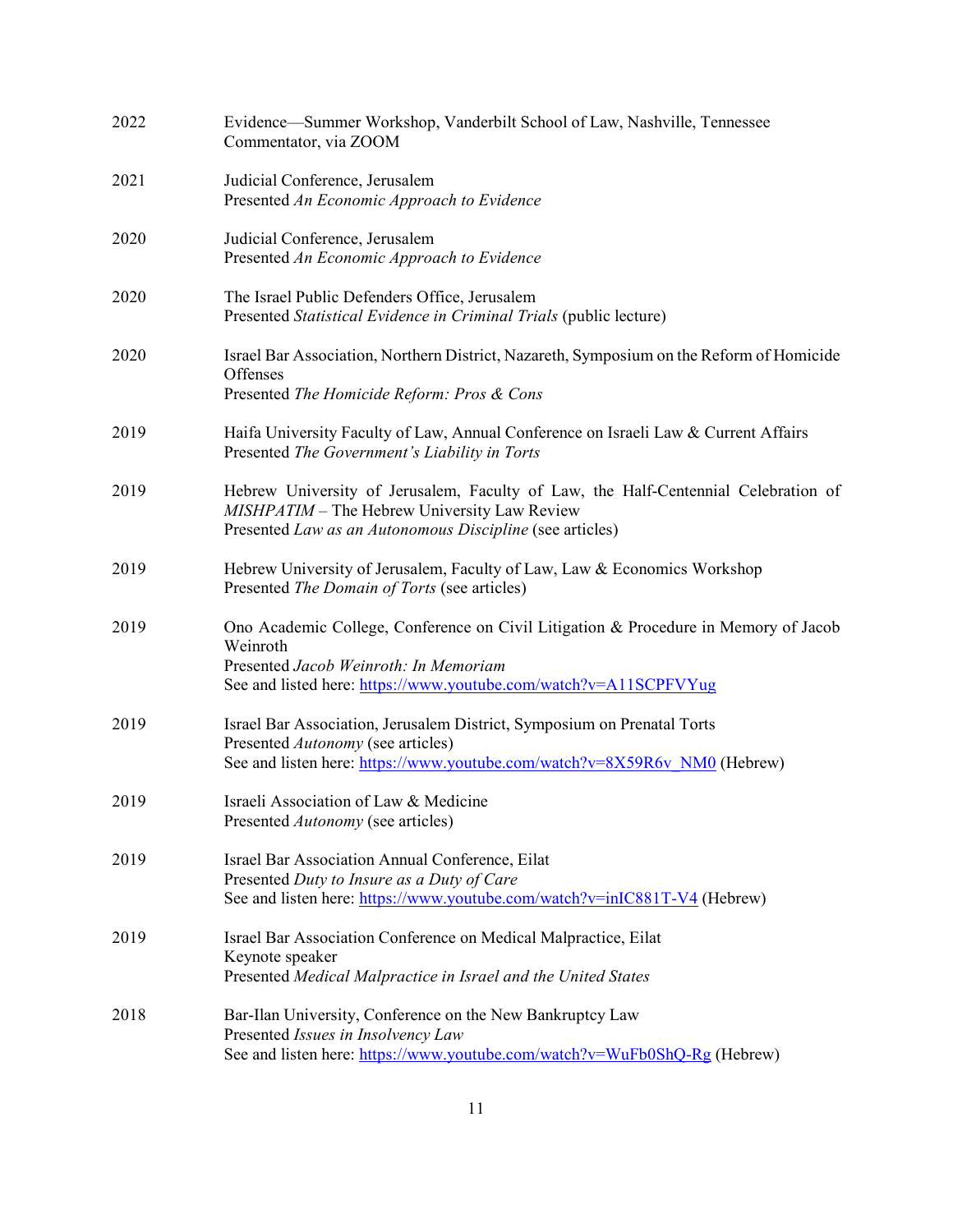| 2018 | Israeli Law & Economics Association Annual Conference, Hebrew University of Jerusalem,<br>Keynote speaker<br>Presented The Relevance of Epistemology to Law & Economics                                                    |
|------|----------------------------------------------------------------------------------------------------------------------------------------------------------------------------------------------------------------------------|
| 2017 | Seton Hall University School of Law. Experts, Inference and Innocence: Symposium in Honor<br>of the Work of D. Michael Risinger<br>Presented Expert Testimony and the Epistemology of Disagreement (see articles)          |
| 2017 | Columbia Law School. Symposium on The Domain of Torts article<br>Presented The Domain of Torts (see articles)                                                                                                              |
| 2017 | Uppsala University, Department of Law, Sweden. Conference on Evidence, Disagreements &<br>Rights<br>Delivered a keynote on Law and the Epistemology of Disagreement (see works in progress)                                |
| 2017 | Brooklyn Law School, Trial Lawyers Alumni Group<br>Presented President Trump's Tort Reform<br>See here: http://blogs.harvard.edu/billofhealth/2017/06/05/president-trumps-tort-reform/                                     |
| 2017 | Metropolitan Hospital Center, New York City<br>Invited participant in a panel discussion of medical malpractice in emergency care                                                                                          |
| 2017 | Rutgers University, Philosophy Department, Seminar on the Foundations of Probability<br>Presented<br>Behavioral<br>Probability<br>articles<br>and<br>here:<br>(see<br>https://www.youtube.com/watch?v=xfPUyBsA6E8)         |
| 2017 | Brooklyn Law School, Faculty Workshop<br>Presented The Domain of Torts (see articles)                                                                                                                                      |
| 2016 | Harvard Law School, Lecture Cosponsored by the Project on the Foundations of Private Law<br>and the Petrie-Flom Center for Health Law Policy, Biotechnology, and Bioethics<br>Presented The Domain of Torts (see articles) |
| 2016 | University of Alabama School of Law, Faculty Workshop<br>Presented The Domain of Torts (see articles)                                                                                                                      |
| 2016 | Stony Brook University Economics Department, Center for Game Theory: Workshop on Law<br>and Economics<br>Presented Constitutional Retroactivity in Criminal Procedure (see Articles)                                       |
| 2016 | Symposium on "Does Liability Stifle Innovation?" – Keele University School of Law<br>Presented Torts and Innovation (see Articles)                                                                                         |
| 2016 | Keele University School of Law, Faculty Seminar<br>Presented Constitutional Retroactivity in Criminal Procedure (see Articles)                                                                                             |
| 2016 | University of Pennsylvania School of Law, Faculty Workshop<br>Presented The Domain of Torts (see articles)                                                                                                                 |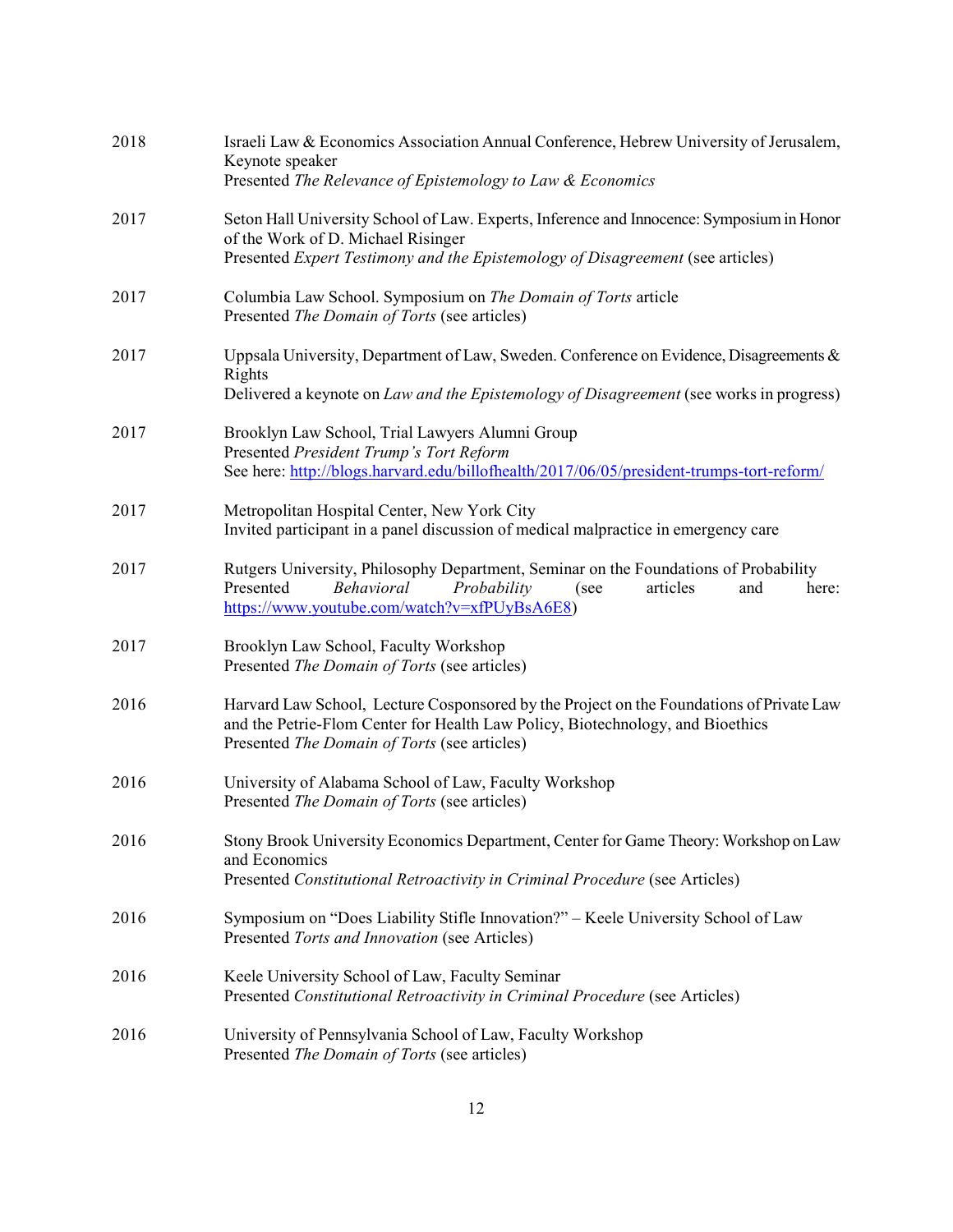| 2015 | University of Minnesota School of Law, Faculty Workshop<br>Presented Abortion, Informed Consent, and Regulatory Spillover (see Articles)                                           |
|------|------------------------------------------------------------------------------------------------------------------------------------------------------------------------------------|
| 2015 | Brooklyn Law School, Faculty Workshop<br>Presented Abortion, Informed Consent, and Regulatory Spillover (see Articles)                                                             |
| 2015 | Alabama Law School, Faculty Workshop<br>Presented Abortion, Informed Consent, and Regulatory Spillover (see Articles)                                                              |
| 2015 | Eighth International Conference on Procedural Law, Medellin University, Cartagena,<br>Colombia<br>Presented <i>Inefficient Evidence</i> (see Articles)                             |
| 2015 | The College of Law & Management, Ramat Gan, Israel<br>Presented Constitutional Retroactivity in Criminal Procedure (see Articles)                                                  |
| 2015 | The Twenty Fifth Annual Meeting of the American Law & Economics Association, Columbia<br>Law School<br>Presented Constitutional Retroactivity in Criminal Procedure (see Articles) |
| 2015 | Columbia Law Review, Authors' Talk<br>Presented and discussed Catalogs (see Articles)                                                                                              |
| 2015 | Bar-Ilan University Faculty of Law, Faculty and Doctorate Students Workshop<br>Presented Abortion, Informed Consent, and Regulatory Spillover (see Articles)                       |
| 2015 | Cardozo Law School, Faculty Workshop<br>Presented Constitutional Retroactivity in Criminal Procedure (see Articles)                                                                |
| 2014 | University of Pennsylvania School of Law<br>Symposium on The New Doctrinalism<br>Presented The New Doctrinalism: Implications for Evidence Theory (see Articles)                   |
| 2014 | Columbia Law School, Faculty Workshop<br>Presented Abortion, Informed Consent, and Regulatory Spillover (see Articles)                                                             |
| 2014 | Bar-Ilan University Faculty of Law, Faculty Seminar<br>Presented Catalogs (see Articles)                                                                                           |
| 2013 | Michigan Law School, Law & Economics Seminar<br>Presented Talking Points (see Articles)                                                                                            |
| 2013 | Cardozo Law School, Faculty Workshop<br>Presented Talking Points (see Articles)                                                                                                    |
| 2013 | The Twenty Third Annual Meeting of the American Law & Economics Association,<br>Vanderbilt Law School<br>Presented Inefficient Evidence (see Articles)                             |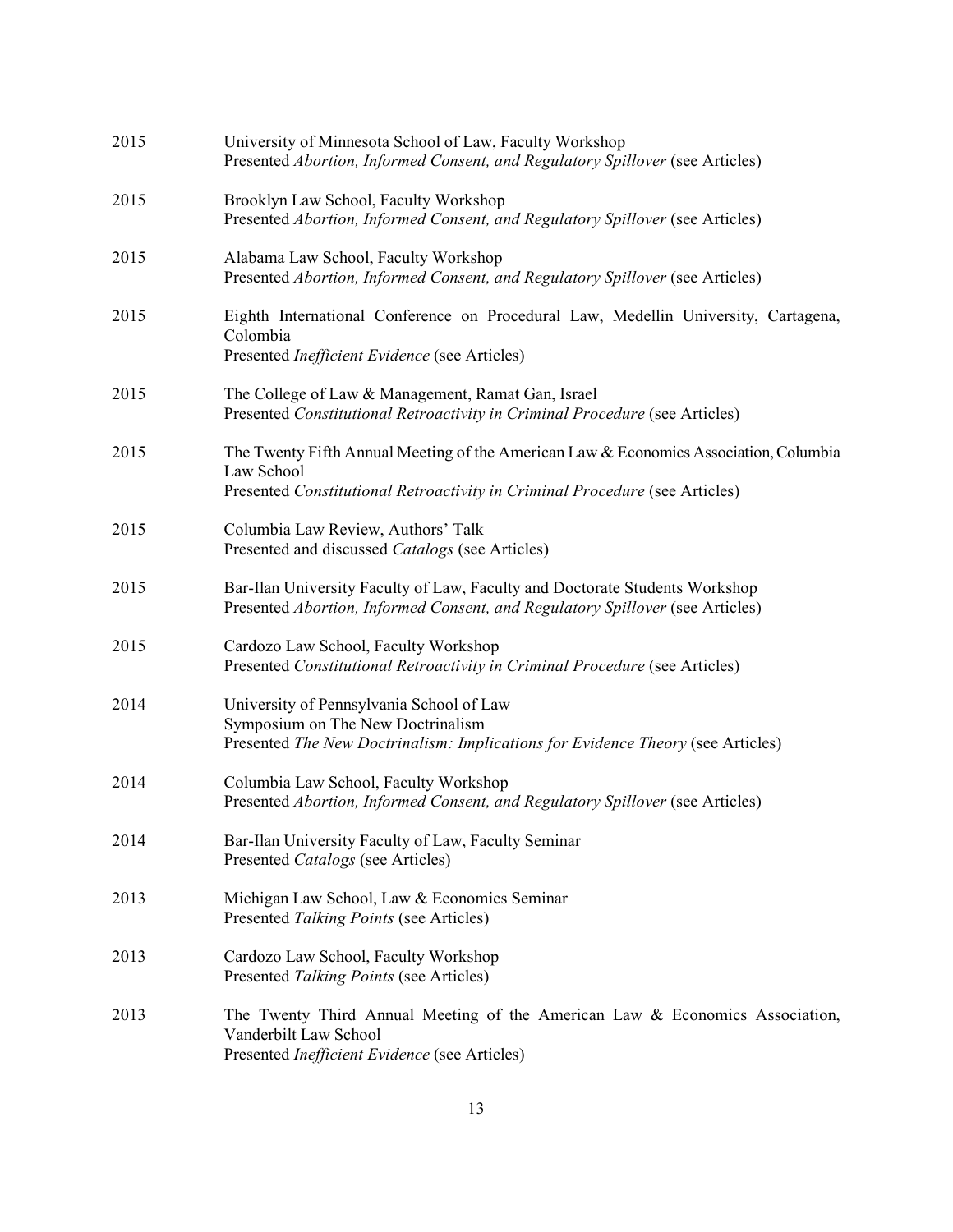| 2013 | Texas Law School, Medical Malpractice Roundtable<br>Co-organized Roundtable and led the discussion of Limitations and Repose Statutes                                                                         |
|------|---------------------------------------------------------------------------------------------------------------------------------------------------------------------------------------------------------------|
| 2013 | Texas Law School, Law & Philosophy Paper Series<br>Presented <i>Inefficient Evidence</i> (see Articles)                                                                                                       |
| 2013 | Cardozo Law School, Faculty Workshop<br>Presented <i>Inefficient Evidence</i> (see Articles)                                                                                                                  |
| 2012 | Columbia University, School of Engineering and Applied Science, Graduate Seminar<br>Presented Are People Probabilistically Challenged? (see Articles)                                                         |
| 2012 | The Twenty Second Annual Meeting of the American Law & Economics Association,<br><b>Stanford Law School</b><br>Presented The Relational Contingency of Rights (see Articles)                                  |
| 2012 | Symposium on Decision Theory and Law, University of Alabama School of Law<br>Presented Are People Probabilistically Challenged? (see Articles)                                                                |
| 2012 | University of California at Berkeley School of Law, Law & Economics Seminar<br>Presented The Relational Contingency of Rights (see Articles)                                                                  |
| 2012 | University of Connecticut School of Law, Faculty Workshop<br>Presented The Relational Contingency of Rights (see Articles)                                                                                    |
| 2012 | AALS Conference, Evidence Section, Washington DC<br>Presented Burdens of Proof and Primary Behavior                                                                                                           |
| 2011 | VI MINI FORO DE EPISTEMOLOGÍA JURÍDICA, Instituto de Investigaciones Filosóficas,<br>UNAM, Mexico City, Mexico<br>Presented People's Probability                                                              |
| 2011 | Georgetown University School of Law, Law & Economics Workshop<br>Presented The Relational Contingency of Rights (see Articles)                                                                                |
| 2011 | William & Mary School of Law, Faculty Workshop<br>Presented Toward a Theory of Medical Malpractice (see Articles)                                                                                             |
| 2011 | Law & Economics Institute, Stresa, Italy<br>Invited discussant                                                                                                                                                |
| 2011 | Hebrew University of Jerusalem, Conference on Moral Uncertainty<br>Presented Criminal Law and the Limits of Government                                                                                        |
| 2011 | Duke Law School, the Law & Contemporary Problems Symposium "Adjudicating Guilty<br>Mind"<br>Presented Corrupt Intentions: An Essay On Bribery, Unlawful Gratuity, and Honest-Services<br>Fraud (see Articles) |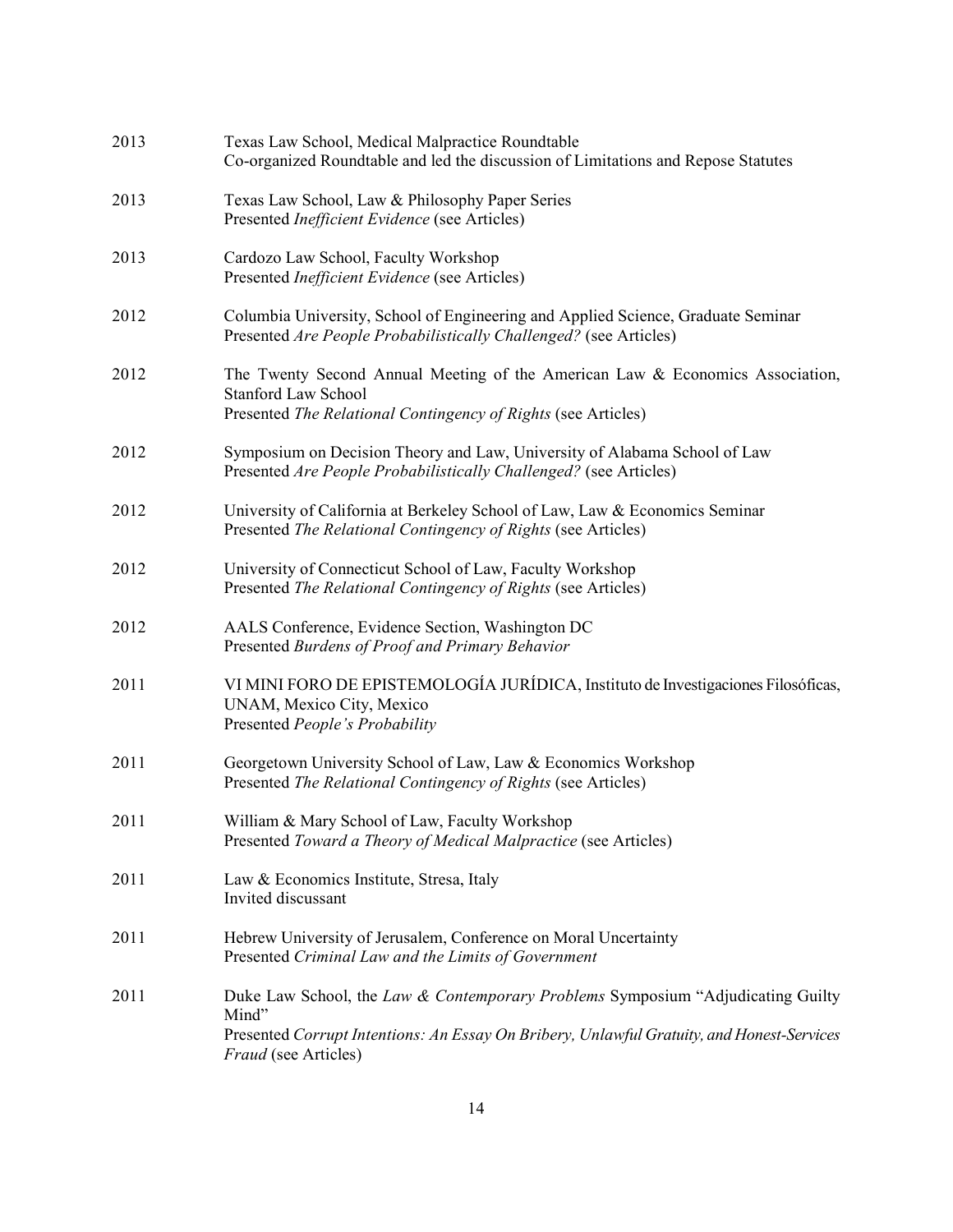| 2011 | University of Connecticut Law School, Conference on Actuarial Litigation<br>Commentator                                                                                                                                                                                      |  |
|------|------------------------------------------------------------------------------------------------------------------------------------------------------------------------------------------------------------------------------------------------------------------------------|--|
| 2010 | Tel-Aviv University Faculty of Law<br>Delivered the Second Annual Taubenschlag Lecture on Criminal Law and the Limits of<br>Government                                                                                                                                       |  |
| 2010 | Bar-Ilan University Faculty of Law, Faculty Seminar<br>Presented The Flawed Probabilistic Foundation of Law & Economics (see Articles)                                                                                                                                       |  |
| 2010 | Harvard Law School, Law & Economics Workshop<br>Presented The Distortionary Effect of Evidence on Primary Behavior (see Articles)                                                                                                                                            |  |
| 2010 | Chicago Law School, Law & Economics Workshop<br>Presented The Distortionary Effect of Evidence on Primary Behavior (see Articles)                                                                                                                                            |  |
| 2010 | The Twentieth Annual Meeting of the American Law $\&$ Economics Association, Princeton<br>University<br>Presented The Flawed Probabilistic Foundation of Law & Economics (see Articles)<br>Presented The Distortionary Effect of Evidence on Primary Behavior (see Articles) |  |
| 2010 | The Kauffman Foundation Summer Legal Institute, Dana Point, California<br>Presented Torts vs. Growth                                                                                                                                                                         |  |
| 2010 | Benjamin N. Cardozo School of Law, Faculty Workshop<br>Presented The Distortionary Effect of Evidence on Primary Behavior (see Articles)                                                                                                                                     |  |
| 2010 | Albert Einstein College of Medicine, Yeshiva University<br>Presented Toward a Theory of Medical Malpractice (see Articles)                                                                                                                                                   |  |
| 2009 | The Hebrew University of Jerusalem Conference in Honor of Professor Eliahu Harnon<br>Presented Recent Trends in American Evidence Law                                                                                                                                        |  |
| 2009 | Ono Academic College of Law, Israel, Faculty Seminar<br>Presented The Flawed Probabilistic Foundation of Law & Economics (see Articles)                                                                                                                                      |  |
| 2009 | The Kauffman Foundation Summer Legal Institute, Dana Point, California<br>Participated in a roundtable discussion on Law, Innovation and Growth                                                                                                                              |  |
| 2009 | The Nineteenth Annual Meeting of the American Law & Economics Association, University<br>of San Diego School of Law<br>Presented Reconceptualizing Trespass (see Articles)                                                                                                   |  |
| 2009 | Virginia Law School, Faculty Workshop<br>Presented Reconceptualizing Trespass (see Articles)                                                                                                                                                                                 |  |
| 2008 | Yale Law School, Conference in Honor of Mirjan Damaška<br>Presented Bentham, Damaška, and the Epistemic Authority of Courts                                                                                                                                                  |  |
|      |                                                                                                                                                                                                                                                                              |  |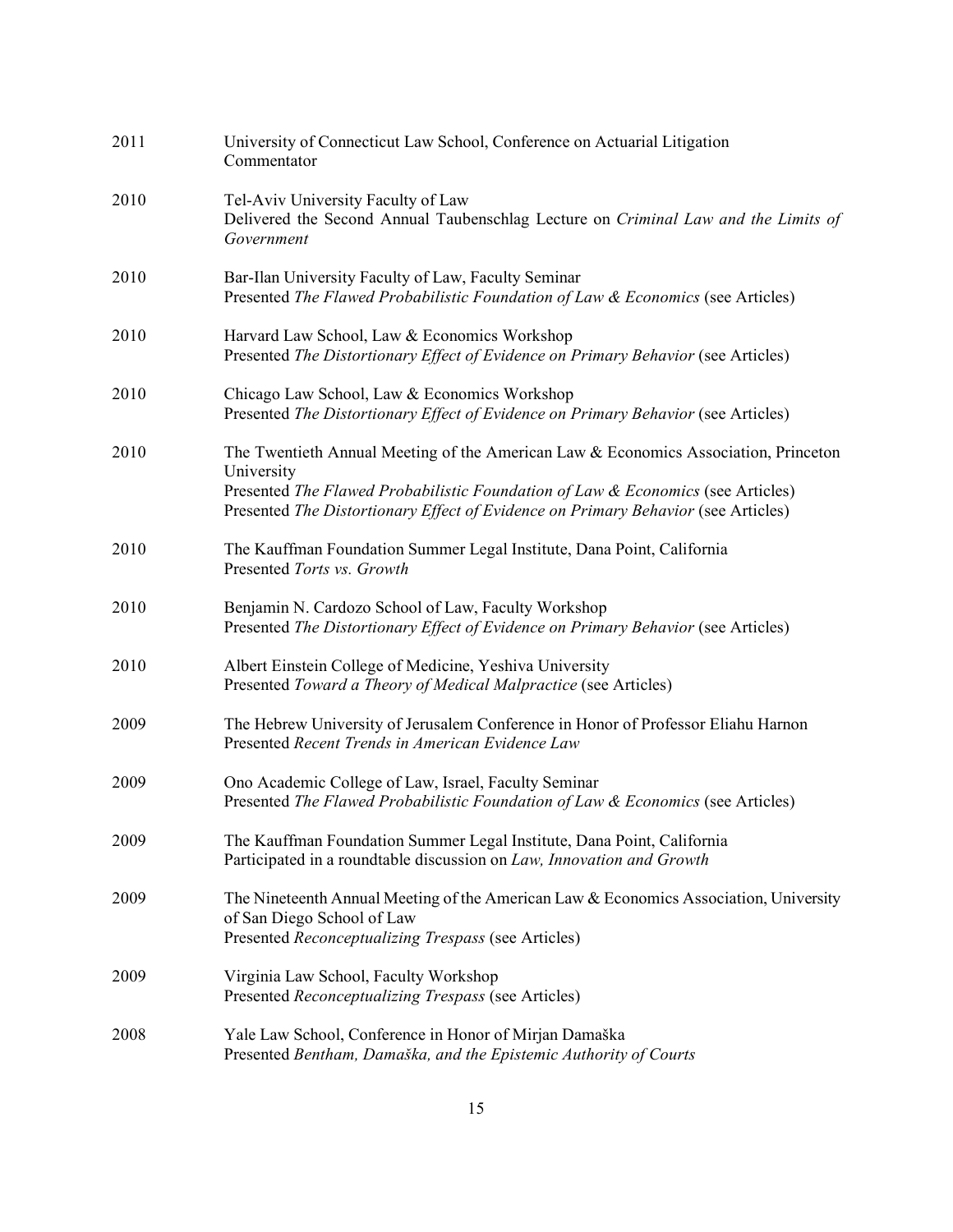| 2008 | University of Southern California School of Law, Center of Law, Economics and Organization<br>Workshop                                                                                                                                                                           |  |
|------|----------------------------------------------------------------------------------------------------------------------------------------------------------------------------------------------------------------------------------------------------------------------------------|--|
|      | Presented Torts and Innovation (see Articles)                                                                                                                                                                                                                                    |  |
| 2008 | Yale Law School, Faculty Workshop<br>Presented Torts and Innovation (see Articles)                                                                                                                                                                                               |  |
| 2008 | The Kauffman Foundation Conference on Law & Innovation, Dana Point, California<br>Presented Torts and Innovation (see Articles)                                                                                                                                                  |  |
| 2008 | Dartmouth College, Conference on Law and Evidence organized by the Dartmouth College<br>Philosophy Department & Episteme, A Journal of Social Epistemology<br>Presented The Epistemic Authority of Courts (see Articles)                                                         |  |
| 2008 | University of Southern California School of Law, Conference on Law, Economics and<br>Neuroscience<br>Presented Economizing Neuroscience: Comments on Mark Dean, et al, Measuring Beliefs<br>and Utilities: A Neuroeconomic Approach                                              |  |
| 2008 | Benjamin N. Cardozo School of Law, The Cardozo Law Review Symposium on The Future of<br>Self-Incrimination: Fifth Amendment, Confessions, and Guilty Pleas<br>Presented The Right to Silence Helps the Innocent: A Response to Critics (see Articles)                            |  |
| 2008 | Benjamin N. Cardozo School of Law, Faculty Workshop<br>Presented Torts and Innovation (see Articles)                                                                                                                                                                             |  |
| 2007 | Yale Law School, Faculty Workshop<br>Presented Constitutional Evidence Law (see Articles)                                                                                                                                                                                        |  |
| 2007 | University of Minnesota Law School, Institute for Law and Rationality<br>Presented Mediating Rules in Criminal Law (see Articles)                                                                                                                                                |  |
| 2006 | Conference on the Behavioral Law & Economics' Challenge to the Classical Liberal Program,<br>New York University Journal of Law & Liberty, New York University School of Law<br>Presented A Liberal Challenge to Behavioral Economics: The Case of Probability (see<br>Articles) |  |
| 2006 | The Sixteenth Annual Meeting of the American Law $&$ Economics Association, University of<br>California at Berkeley School of Law<br>Presented Ambiguity Aversion and the Criminal Process (see Articles)                                                                        |  |
| 2006 | Hebrew University of Jerusalem Faculty of Law, Conference on Foundations of Evidence Law<br>(see Books)                                                                                                                                                                          |  |
| 2006 | University of Texas School of Law, Law & Economics workshop<br>Presented Ambiguity Aversion and the Criminal Process (see Articles)                                                                                                                                              |  |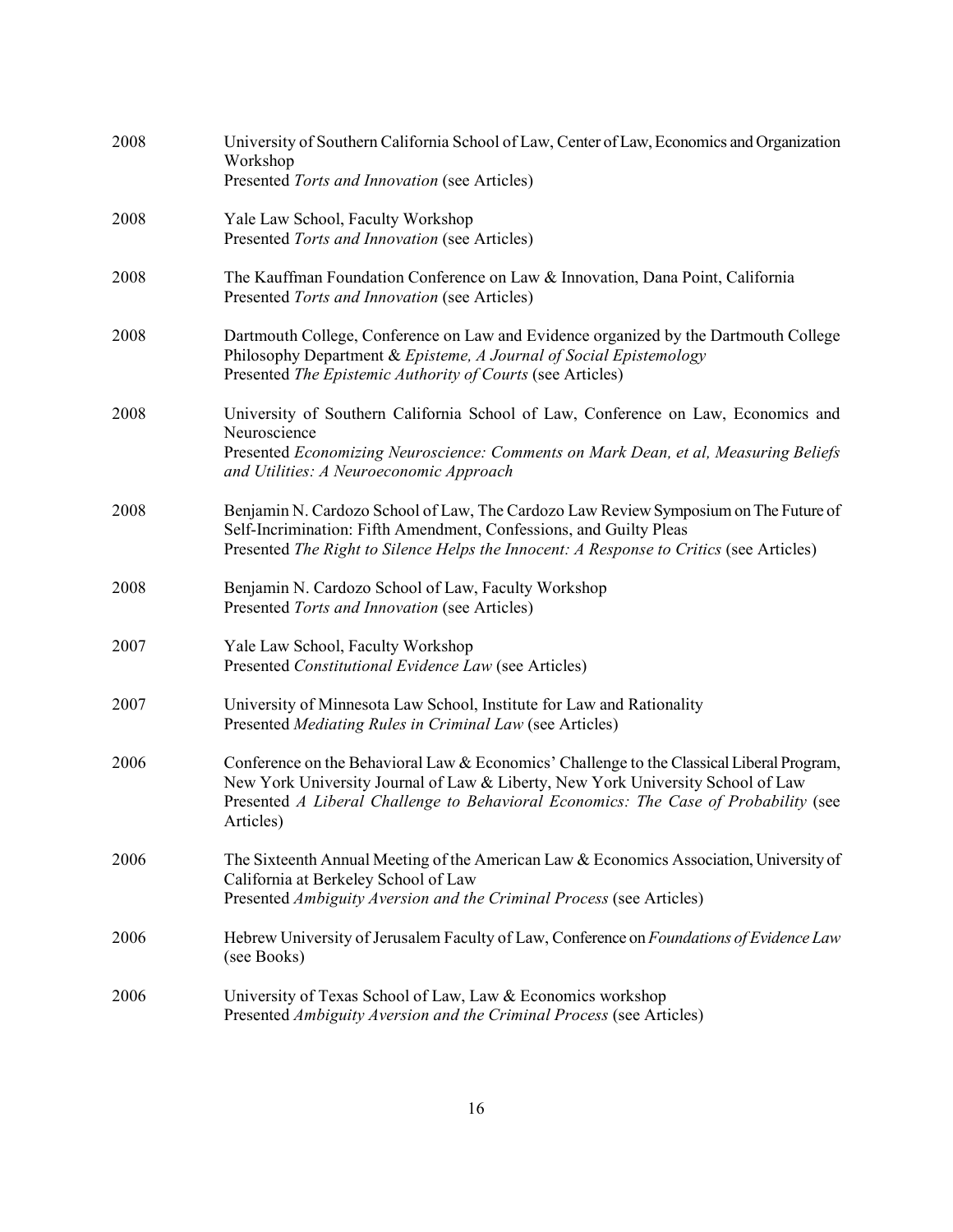| 2006 | University of Connecticut School of Law, Faculty Workshop<br>Presented Ambiguity Aversion and the Criminal Process (see Articles)                                                                                                                 |  |
|------|---------------------------------------------------------------------------------------------------------------------------------------------------------------------------------------------------------------------------------------------------|--|
| 2006 | Hebrew University of Jerusalem Faculty of Law, Symposium on Evidence and Procedure<br>Presented Ambiguity Aversion and the Criminal Process (see Articles)                                                                                        |  |
| 2006 | Bar-Ilan University Faculty of Law, Law & Economics workshop<br>Presented Ambiguity Aversion and the Criminal Process (see Articles)                                                                                                              |  |
| 2005 | University of Pennsylvania School of Law, Institute for Law & Philosophy<br>Participated in a roundtable symposium on Risk (discussing, inter alia, Ariel Porat & Alex<br>Stein, TORT LIABILITY UNDER UNCERTAINTY, Oxford University Press, 2001) |  |
| 2004 | University of Chicago School of Law, John M. Olin Workshop in Law & Economics<br>Presented Overenforcement (see Articles)                                                                                                                         |  |
| 2004 | University of Pennsylvania School of Law, Conference on Conflict of Interests<br>Presented Does Scholarship Involve Agency Problems? A Comment on Steven Sugarman's<br>Paper                                                                      |  |
| 2004 | Benjamin N. Cardozo School of Law, Faculty Workshop<br>Presented Understanding the Law of Evidence through Paradoxes of Rational Belief (Chapter<br>3 of Alex Stein, FOUNDATIONS OF EVIDENCE LAW, Oxford University Press, 2005)                  |  |
| 2003 | Benjamin N. Cardozo School of Law, Faculty Workshop<br>Presented Indeterminate Causation and Apportionment of Damages: An Essay on Holtby,<br>Allen and Fairchild (see Articles)                                                                  |  |
| 2002 | University of Pennsylvania School of Law, John M. Olin Workshop in Law & Economics<br>Presented Indeterminate Causation and Apportionment of Damages: An Essay on Holtby,<br>Allen and Fairchild (see Articles)                                   |  |
| 2002 | Fordham University School of Law, Faculty Workshop<br>Presented Indeterminate Causation and Apportionment of Damages: An Essay on Holtby,<br>Allen and Fairchild (see Articles)                                                                   |  |
| 2001 | Bar-Ilan University Faculty of Law, Faculty Seminar<br>Presented The Evidential Damage Doctrine: A Positive Analysis of the Law (see Articles)                                                                                                    |  |
| 2001 | Tel-Aviv University Faculty of Law & Business School Seminars on Law & Economics<br>Presented The Right to Silence Helps the Innocent: A Game-Theoretic Analysis of the Fifth<br>Amendment Privilege (see Articles)                               |  |
| 2000 | University of California at Berkeley School of Law, John M. Olin Workshop in Law &<br>Economics<br>Presented The Right to Silence Helps the Innocent: A Game-Theoretic Analysis of the Fifth<br>Amendment Privilege (see Articles)                |  |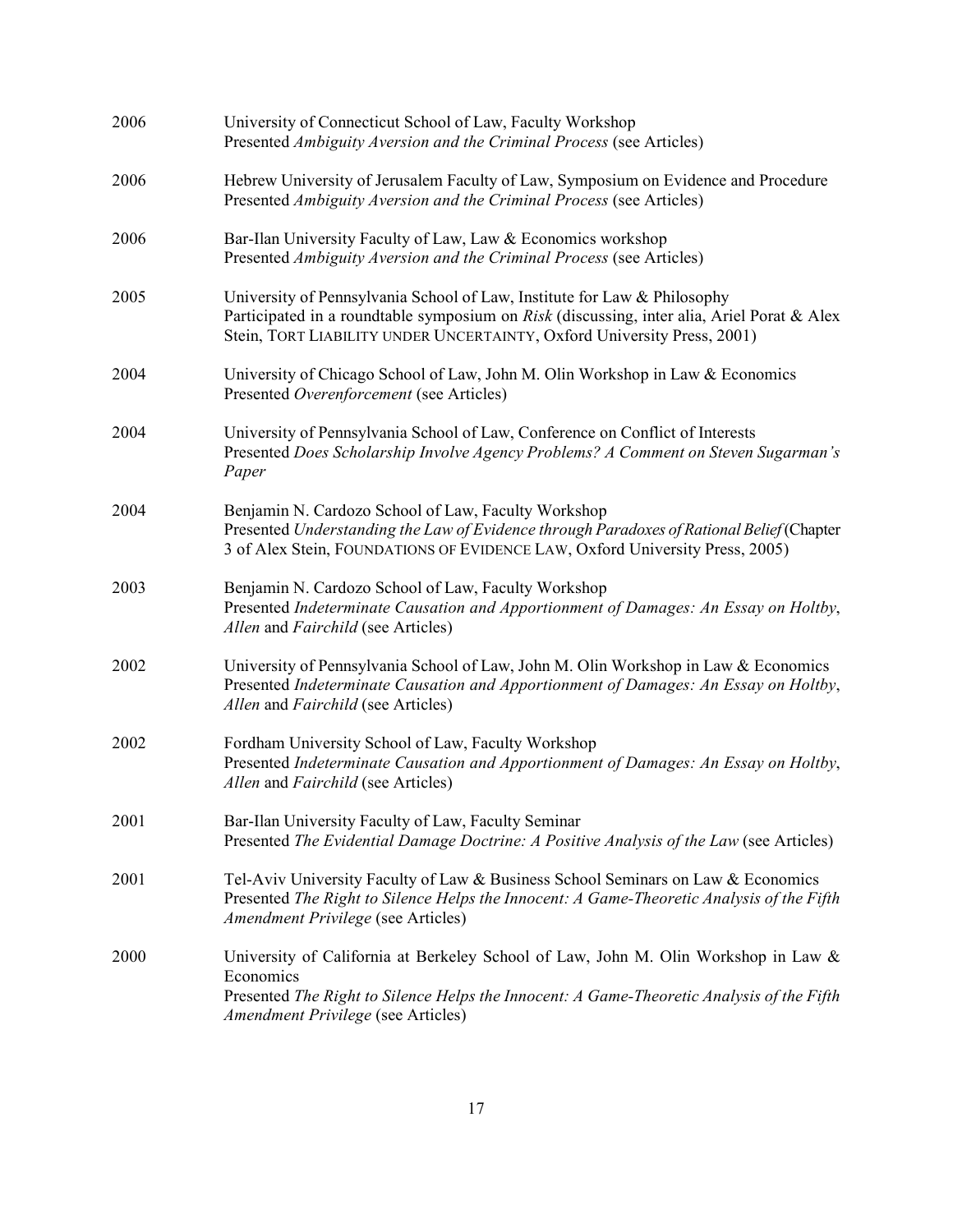| 2000 | Columbia Law School, Faculty Workshop<br>Presented The Right to Silence Helps the Innocent: A Game-Theoretic Analysis of the Fifth<br>Amendment Privilege (see Articles)                                                                      |  |
|------|-----------------------------------------------------------------------------------------------------------------------------------------------------------------------------------------------------------------------------------------------|--|
| 2000 | Fordham University School of Law, Faculty Workshop<br>Presented The Right to Silence Helps the Innocent: A Game-Theoretic Analysis of the Fifth<br>Amendment Privilege (see Articles)                                                         |  |
| 2000 | Benjamin N. Cardozo School of Law, Faculty Workshop<br>Presented The Right to Silence Helps the Innocent: A Game-Theoretic Analysis of the Fifth<br>Amendment Privilege (see Articles)                                                        |  |
| 2000 | University of Connecticut School of Law, Faculty Workshop<br>Presented The Right to Silence Helps the Innocent: A Game-Theoretic Analysis of the Fifth<br>Amendment Privilege (see Articles)                                                  |  |
| 2000 | Hebrew University of Jerusalem Faculty of Law, Faculty Seminar<br>Presented The Right to Silence Helps the Innocent: A Game-Theoretic Analysis of the Fifth<br>Amendment Privilege (see Articles)                                             |  |
| 1999 | Nottingham University Seminars on Criminal Justice<br>Presented The Right to Silence Helps the Innocent: A Game-Theoretic Analysis of the Fifth<br>Amendment Privilege (see Articles)                                                         |  |
| 1999 | Second World Conference on Evidence and Fact-Finding in Litigation, Amsterdam, Holland<br>Presented The Right to Silence Helps the Innocent: A Game-Theoretic Analysis of the Fifth<br>Amendment Privilege (see Articles)                     |  |
| 1999 | Conference on the New Corporate Law and Securities Class Actions, Hebrew University of<br>Jerusalem<br>Presented The Class Action Agency Problem (part of Auctioning for Loyalty: Selection and<br>Monitoring of Class Counsel, see Articles) |  |
| 1998 | Conference on Legal Theory, Federalism Institute, Freiburg, Switzerland<br>Presented Theory vs. Pragmatism                                                                                                                                    |  |
| 1998 | Hebrew University of Jerusalem Faculty of Law, Faculty Seminar<br>Presented The Evidential Damage Doctrine: A Positive Analysis of the Law (see Articles)                                                                                     |  |
| 1997 | University of Pennsylvania School of Law, Faculty Workshop<br>Presented An Essay on Uncertainty and Fact-Finding in Civil Litigation, with Special<br>Reference to Contract Cases (see Articles)                                              |  |
| 1997 | Benjamin N. Cardozo School of Law, Faculty Workshop<br>Presented An Essay on Uncertainty and Fact-Finding in Civil Litigation, with Special<br>Reference to Contract Cases (see Articles)                                                     |  |
| 1996 | Israel Supreme Court, Anglo-Israeli Academics and Judges Symposium<br>Presented Admissibility of Confessions                                                                                                                                  |  |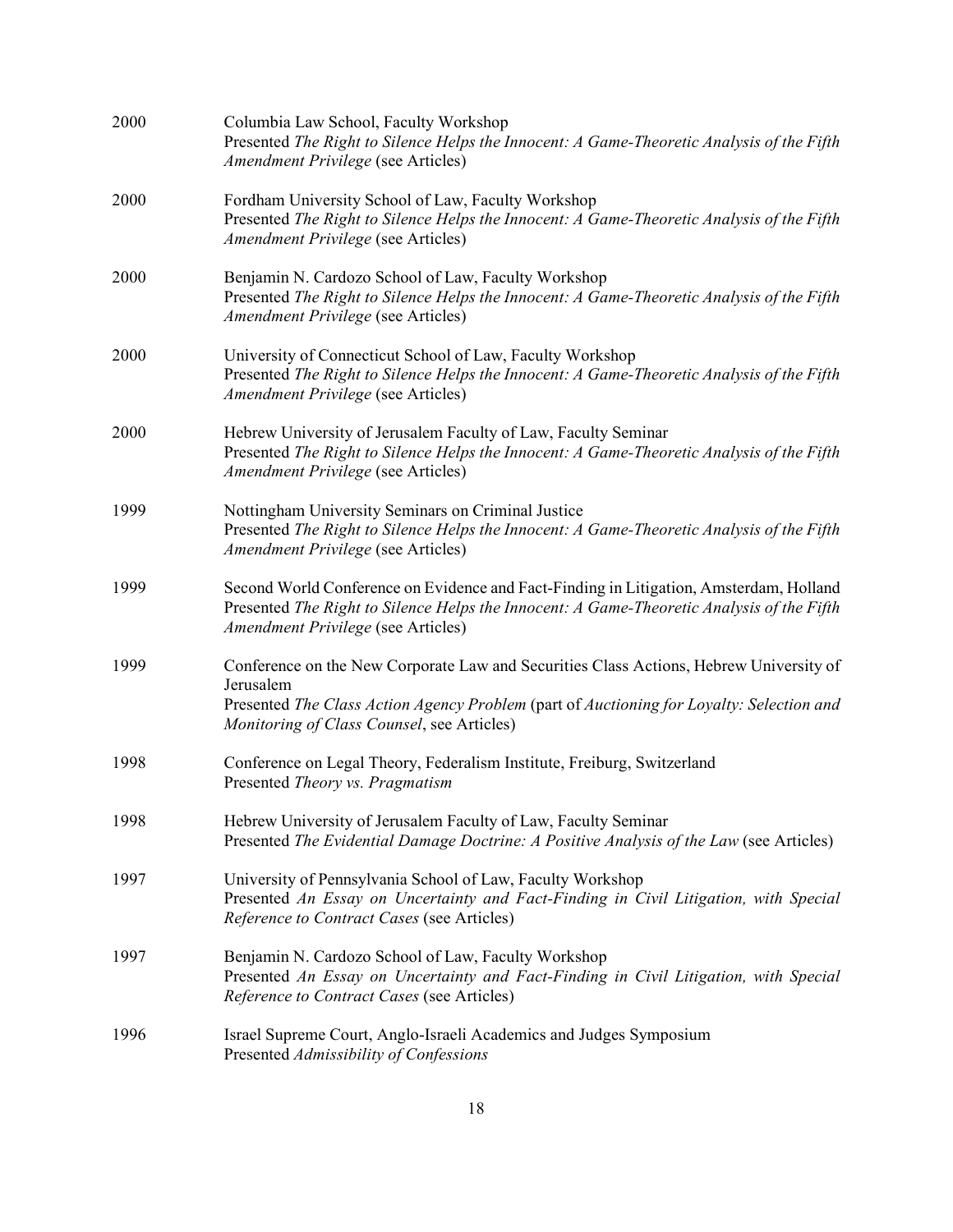| 1996 | Keynote Speaker at the Academic Year Opening Ceremony, Hebrew University of Jerusalem<br>Faculty of Law                                                                                                                                               |  |
|------|-------------------------------------------------------------------------------------------------------------------------------------------------------------------------------------------------------------------------------------------------------|--|
|      | Presented Theory and Fortuity in Judicial Reasoning (see Articles)                                                                                                                                                                                    |  |
| 1995 | Levin College of Law, University of Florida, Gainesville, Faculty Workshop<br>Presented The Refoundation of Evidence Law (see Articles)                                                                                                               |  |
| 1995 | International Seminar on Evidence and Inference in Litigation, Benjamin N. Cardozo School<br>of Law<br>Presented The Refoundation of Evidence Law (see Articles)                                                                                      |  |
| 1994 | Law Academy, Moscow, Russia<br>Delivered a series of lectures in Russian: Overviewing the Common Law Systems of<br>Adjudication                                                                                                                       |  |
| 1993 | International Conference on the Rights of the Accused, Crime Control and Protection of<br>Victims, Hebrew University of Jerusalem<br>Presented Against Free Proof (see Articles)                                                                      |  |
| 1992 | Annual Conference, International Association of Penal Law, Vancouver, Canada<br>Presented On the Unbearable Lightness of "Weight" (part of The Refoundation of Evidence<br>Law, see Articles)<br>Presented Procedure and Evidence in Terrorist Trials |  |
| 1991 | Annual Conference, International Association of Penal Law, Toledo, Spain<br>Presented Reform Movements in Criminal Procedure and the Protection of Human Rights in<br><i>Israel</i> (with Eliahu Harnon) (see Articles)                               |  |
| 1991 | Conference on the Erosion of the Hearsay Rule and Rights of the Accused, Hebrew University<br>of Jerusalem                                                                                                                                            |  |
|      | Presented Hearsay Statements as Evidence in Criminal Trials: Is and Ought (see Articles)                                                                                                                                                              |  |
| 1990 | Anglo-Russian Conference on Criminal Law, University College London<br>Presented Criminal Defences and the Burden of Proof (see Articles)                                                                                                             |  |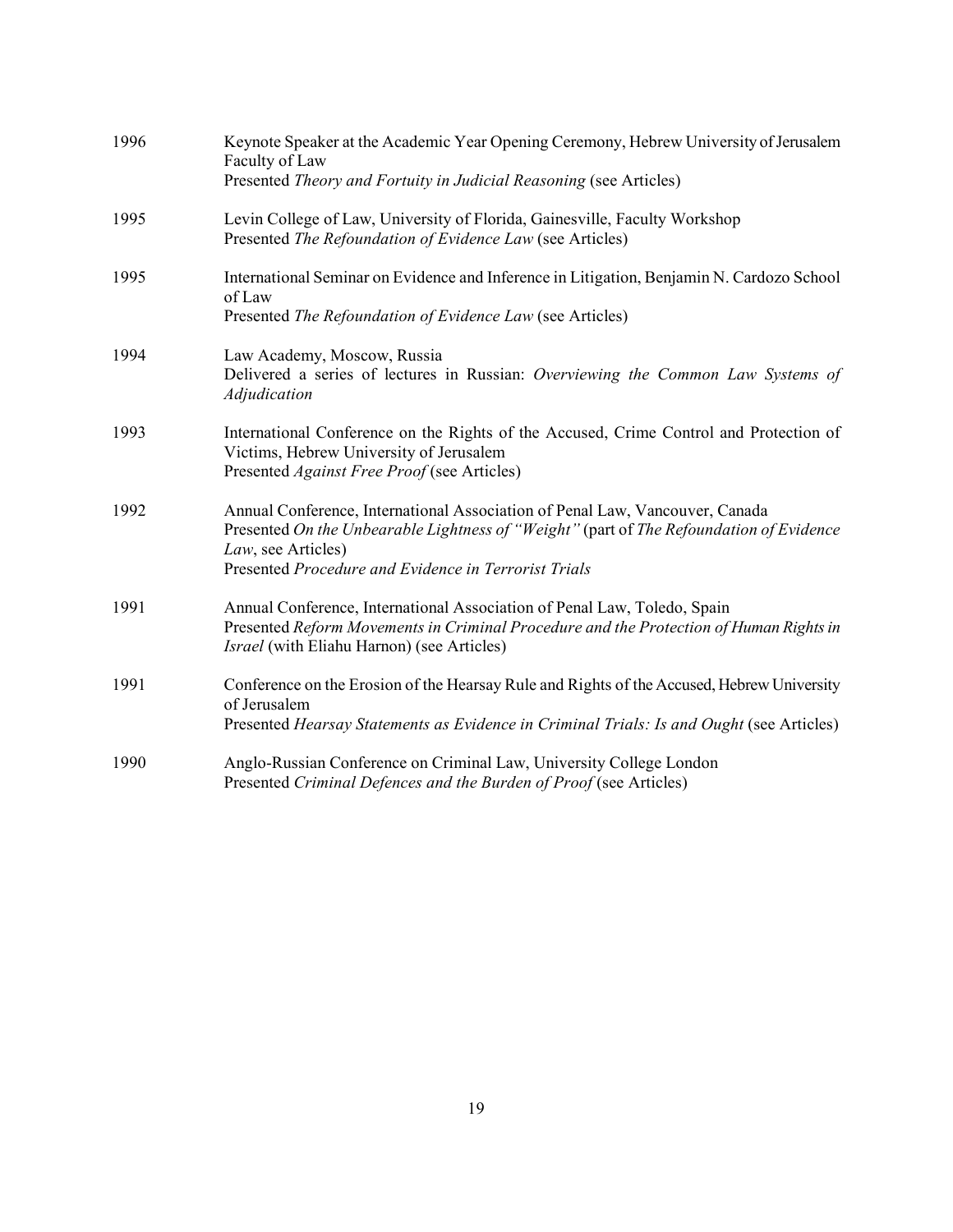# **REFEREEING & PEER REVIEW**

| <b>Harvard Law Review</b>                    | Journal of Legal Studies         | Mind                             |
|----------------------------------------------|----------------------------------|----------------------------------|
| Yale Law Journal                             | University of Chicago Law Review | Law & Philosophy                 |
| International Journal of Evidence<br>& Proof | Law, Probability & Risk          | Legal Theory                     |
| International Review of Law $\&$             | Journal of Law, Economics $\&$   | MISHPATIM: Hebrew University     |
| Economics                                    | Organization                     | Law Review                       |
| University of Toronto Law Journal            | <b>Oxford University Press</b>   | YIUNEY MISHPAT:<br>Tel-Aviv      |
|                                              |                                  | University Law Review            |
| Journal of Law, Medicine and                 | New Criminal Law Review          | Public Choice                    |
| Ethics                                       |                                  |                                  |
| International<br>Commentary<br>on            | Jurimetrics                      | University Law School,<br>Pace   |
| Evidence                                     |                                  | Goetel Prize for Outstanding     |
|                                              |                                  | Scholarship – referee            |
| <b>Israel Law Review</b>                     | <b>Israel Science Foundation</b> | McGill Journal of Law and Health |
|                                              |                                  |                                  |
| Research Grants Council of Hong              | Journal of Moral Philosophy      |                                  |
| Kong                                         |                                  |                                  |

# **PRACTICE OF LAW**

As of August, 9, 2018 Justice, Israel Supreme Court. Adjudicating and writing opinions on civil, criminal, tax, and administrative appeals, constitutional issues and petitions for judicial review.

Bar Membership: Israel, as of 1984

| 2000-2018 | STEIN, Attorney & Legal Consultant.                                                                                                                                                             |  |
|-----------|-------------------------------------------------------------------------------------------------------------------------------------------------------------------------------------------------|--|
|           | Represented clients from the Israeli gasoline industry in District, Antitrust, and Supreme                                                                                                      |  |
|           | courts in antitrust cases and in cases involving open-price agreements and other business                                                                                                       |  |
|           | disputes. Consulted major players in the Israeli oil and gas industry on different proprietary<br>and transactional aspects of oil and gas law, including securitization, and facilitated IPOs. |  |
|           |                                                                                                                                                                                                 |  |
| 1986-1987 | Private practice with Wiskind & Stein, Jerusalem, Israel: Partner, specializing in commercial<br>litigation and white collar crime.                                                             |  |
| 1984-1986 | Private practice with Raveh, Abramson & Co., Jerusalem, Israel: Associate, specializing in                                                                                                      |  |
|           | commercial litigation.                                                                                                                                                                          |  |
| 1983-1984 | Law Clerk for Justice Menachem Elon, Israel Supreme Court.                                                                                                                                      |  |
|           |                                                                                                                                                                                                 |  |
| 1982-1983 | Law Clerk for Hon. Rachel Sukar, Head of the Criminal Litigation Department, Attorney-<br>General's Office, Israel.                                                                             |  |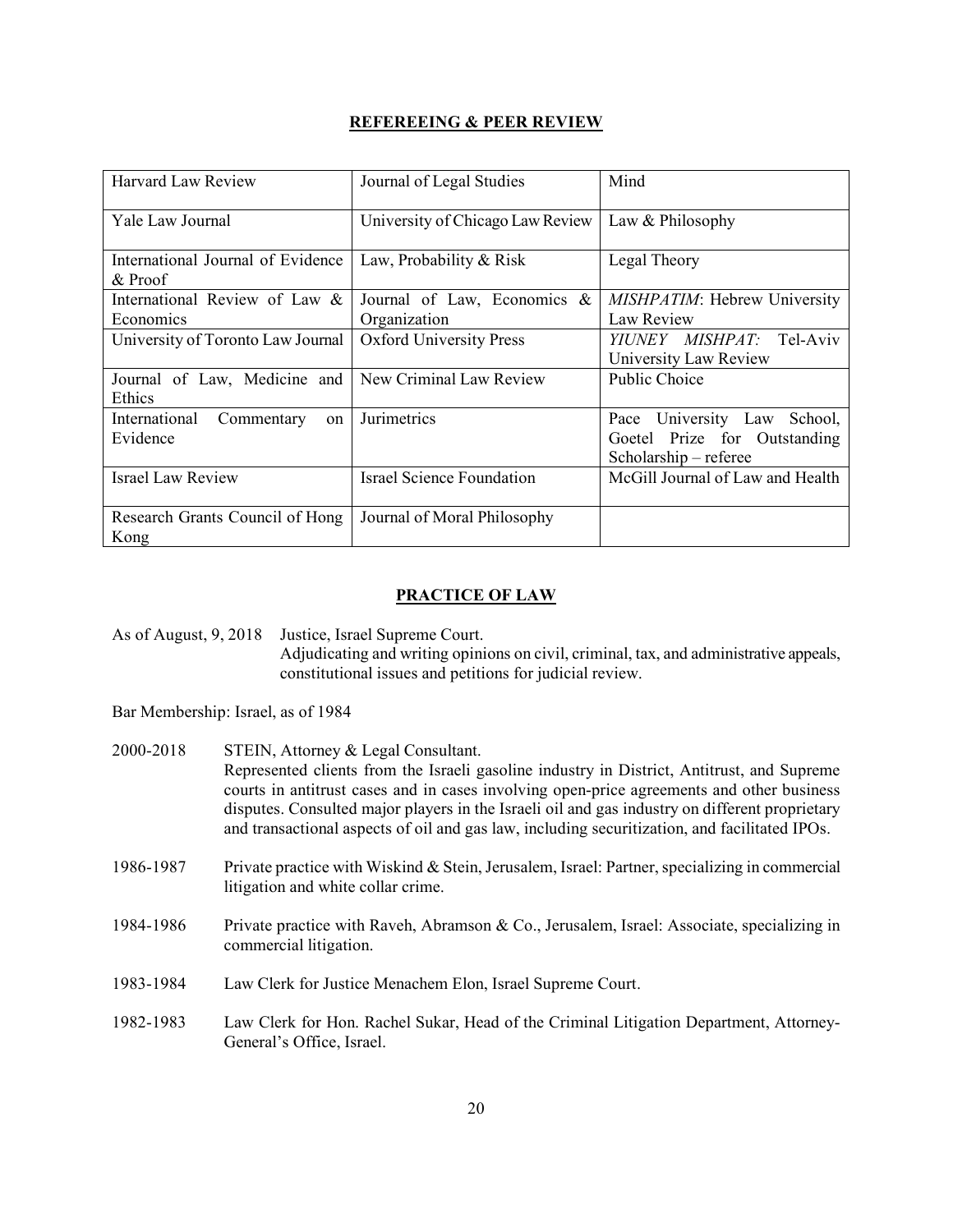## **AMICUS BRIEFS, EXPERT OPINION & TESTIMONY**

London Court of International Arbitration, Noble Energy Mediterranean, Ltd., et al. v. OPC Rotem Ltd.(expert opinion on Israeli law) (2018)

Civ. App. 2167/16, Israel Supreme Court, Unipharm v. Sanofi S.A. (expert opinion on American law)

Tax App. 26342-01-16, Center District Court, Lod, Broadcom Semiconductors Israel Ltd. v. Tax Officer, K'far Saba, ISRAEL (2017) (expert opinion on American law)

Mister Money Israel (1977) Ltd., et al. v. Abraham Leibowitz, Kings County Index No. 11533/2000, Kings Country Court, New York, NY (2017) (expert opinion on Israeli law)

Ontario Superior Court of Justice, Canada, Crosslink Technology Inc. v. BASF Canada, et al. (2017) (expert opinion on American law)

Court of Appeals of Santiago, Chile & Supreme Court of Justice, Chile, Aquavant v. Ormat Andina Energia Limitada, et al. (2017) (expert opinion on Israeli law)

United States Supreme Court, No. 15-488 Ortiz v. U.S. ex rel. Evans Army Community Hospital (2015) (amicus brief on medical malpractice and FTCA) (with Dov Fox)

Tax App. 35054-03-13, District Court of Tel-Aviv-Jaffa, ISRAEL (2015) (expert opinion on American law)

Civ. Case 37967-10-10, District Court of Tel-Aviv-Jaffa, ISRAEL (2015) (expert opinion on Israeli law)

06-cv-702, U.S. District Court, E.D.N.Y., In the matter of Strauss v. Credit Lyonnais, S.A. (2010) (expert opinion on Israeli law)

08-cv-375, U.S. District Court, E.D.N.Y., Goldberg et al v. UBS AG, 660 F.Supp.2d 410 (2009) (expert opinion on Israeli law)

03-C-108, Circuit Court of the Raleigh County, W. VA., United Bank as Executor and Trustee of the Estate of Meyer (Max) Lewin v. Summert, et al. (2006) (expert opinion on Israeli law)

03-cv-5562, U.S. District Court, S.D.N.Y., JSC Foreign Economic Ass'n TECHNOSTROYEXPORT v. International Development & Trade Services, Inc., et al. (2005) (expert opinion on Israeli law)

H"D 12/05, Tel-Aviv SHALOM Court, ISRAEL, United States Judicial Authority Foreign Economic Ass'n TECHNOSTROYEXPORT v. Schein, et al. (2005) (expert opinion on intersections of American and Israeli law)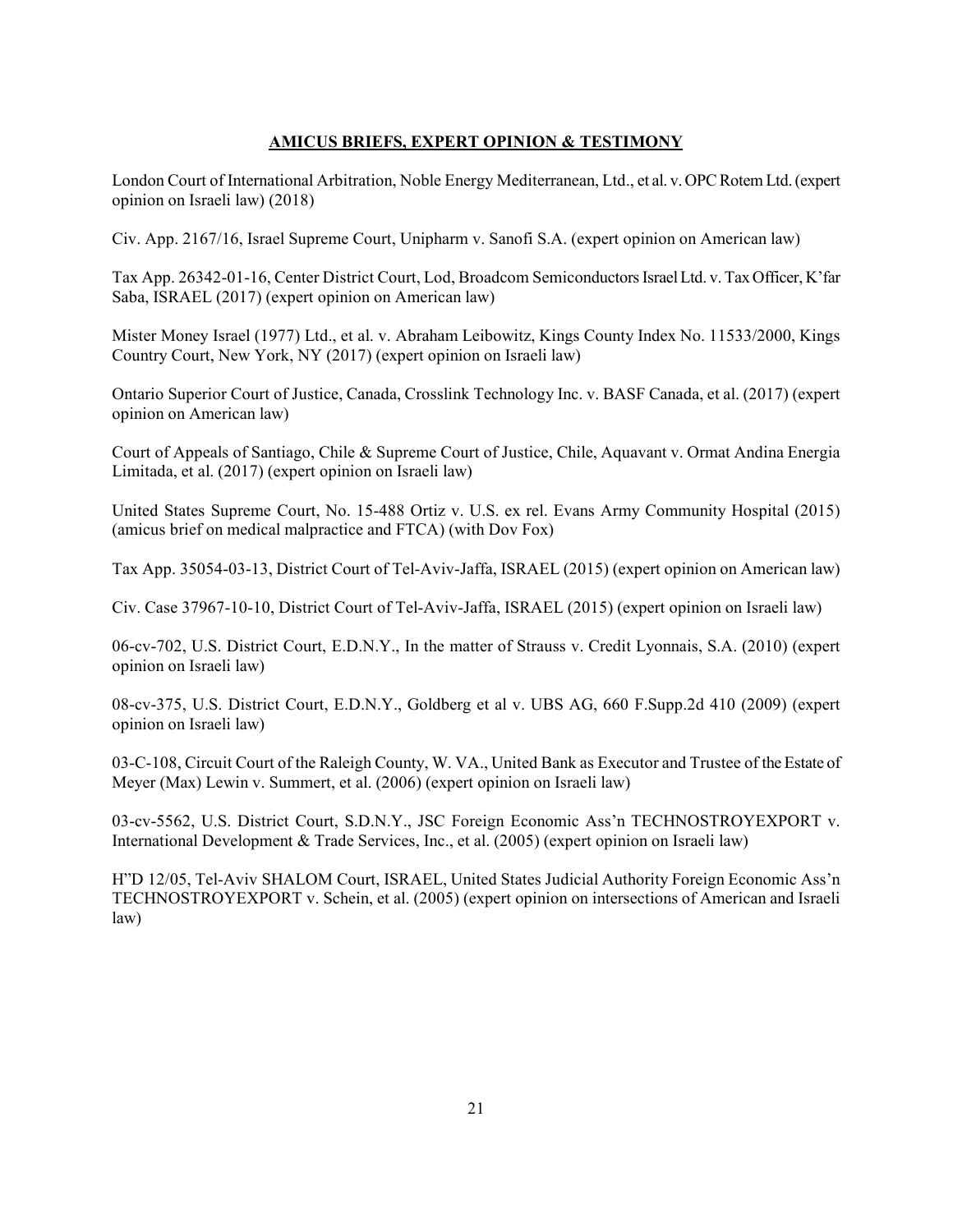#### **OTHER PROFESSIONAL ENGAGEMENTS**

Chair of the Board of Trustees, Gruss Foundation for the Promotion of Veterans, Jerusalem, Israel (2021 present)

Member of the Board of Trustees, Gruss Foundation for the Promotion of Veterans, Jerusalem, Israel (2020- 2021)

Member, Editorial Board, *International Journal of Evidence & Proof* (2000-present) http://www.vathek.com/ijep/index.shtml

Faculty Advisor, *Cardozo Law Review Symposium on the Future of Self-Incrimination: Fifth Amendment, Confessions, and Guilty Pleas* (2008)

Member, *Revision Committee*, Israel Bar (2000-2003)

Founding Editor & Member of the Editorial Board, *Theoretical Inquiries in Law* (1999-2002) http://www.tau.ac.il/law/cegla/journal.htm http://www.bepress.com/til

Co-Chairperson, *International Conference on Contemporary Legal Scholarship: Achievements and Prospects*, Tel-Aviv University Faculty of Law, 1999, published in 2:1 *Theoretical Inquiries in Law* (2001)

Guest Editor of 31:1-3 *Israel Law Review* – special volume containing papers presented at the *International Conference on the Rights of the Accused, Crime Control and Protection of Victims*, Hebrew University of Jerusalem (1997) shttp://law.mscc.huji.ac.il/law1/ilr/Default.htm

Member, Advisory Board, *International Journal of Evidence & Proof* (1996-2000)

Organizing Committee, *International Conference on the Rights of the Accused, Crime Control and Protection of Victims*, Hebrew University of Jerusalem (1993)

*Institute for Advanced Judicial Studies*, Israel (lectured to judges on various legal issues between 1992 and 2004)

Chairperson, *Panel on Civil Procedure*, *Israeli Bar Annual Conference*, Eilat (2002)

Member, *Law Commission for the Review of the Law of Criminal Procedure*, Ministry of Justice, Israel (1992- 2003)

Chairperson, *Conference on the Erosion of the Hearsay Rule and Rights of the Accused*, Hebrew University of Jerusalem (1991)

Arbitrator, *Israel Chess Federation* (1985-1987)

Member, Editorial Board, *MISHPATIM*, Hebrew University Law Review (1984-1985) http://law.mscc.huji.ac.il/law1/newsite/hebrew.html